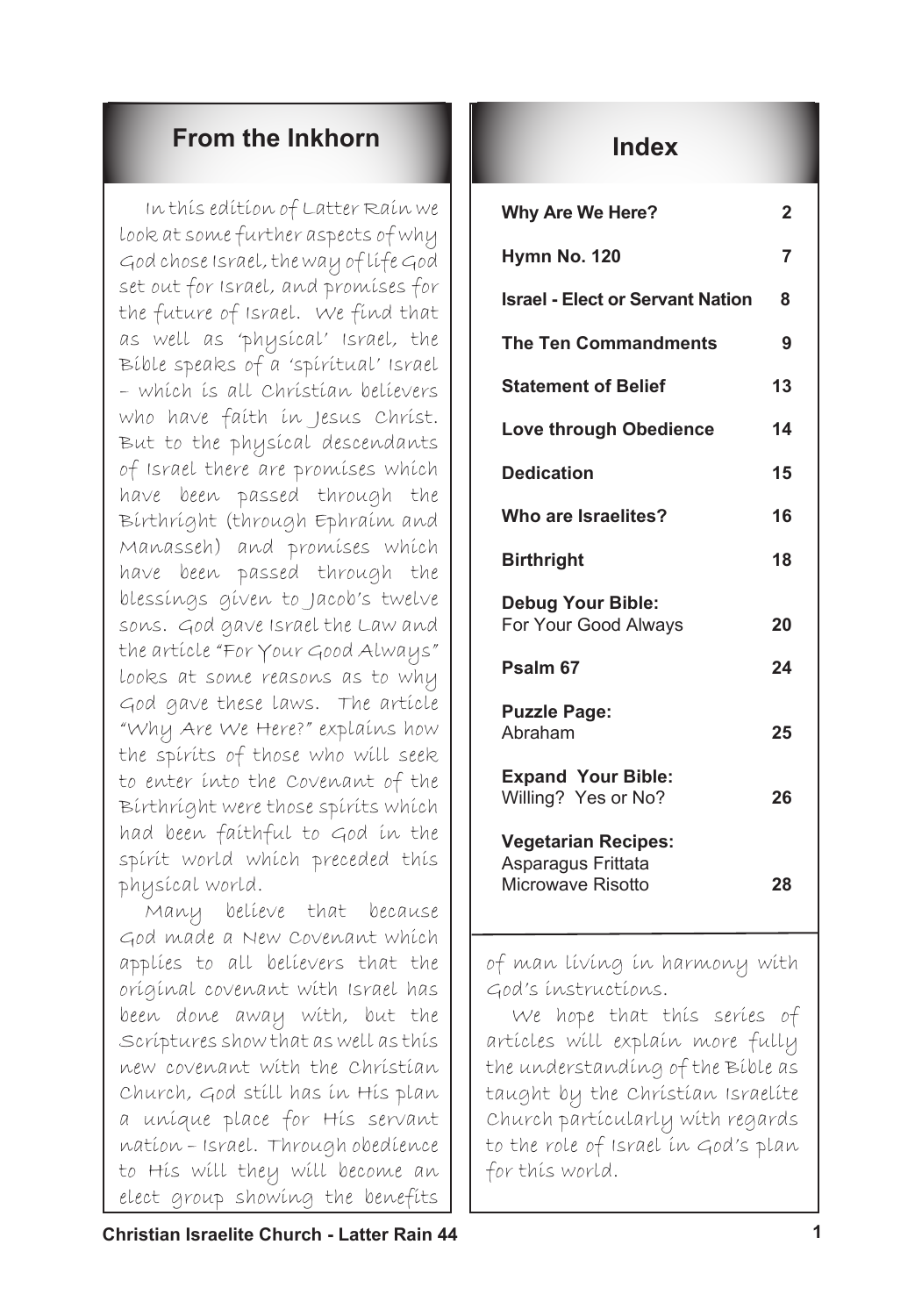# Why Are We Here?

by Stanley GOULD

ave you ever wondered why<br>you are here, I mean having been born, and allowed to live on this planet?

The Christian Israelite Church, along with many other groups, understands that this planet and all its inhabitants are part of a great plan of which God is in control. We did not come about by a 'big bang', or evolution, but were designed and created by God for His purpose and enjoyment.

 $\mathcal{L}_{\mathcal{L}}$ 

 $\zeta$ 

? ऽ

て

25

We have the Bible which God has preserved down through the ages, telling of His creation, His plan for mankind and what He wants mankind to do. It contains revelations and instructions from God to mankind since mankind was created on this earth. So that we could understand better what that plan was, and how we can live the way God wants us to live, we believe that He has also given later revelations and explanations through the founder of the Christian Israelite Church, John Wroe.

These explanations are contained in volumes know as the 'Word, which we believe fulfils that spoken of in Daniel 12:4 "...shut up the words even to the time of the end", and Acts 1:7', "It is not for you (the disciples at that time) to know the times or the seasons, which the Father hath put in His own power." They explain further issues mentioned in the Bible and reveal much about the last days and the return of Jesus Christ. They also give very descriptive details of the creation of man and the planet we live on. We believe that this Church has been given the responsibility of preserving and distributing these latter-day revelations to the world, so that God can use them to educate and gather out His elect people in readiness for the return of Jesus Christ and the setting up of His kingdom here on this planet.

The Bible gives a lot of detail about the 'last days', and a great deal of this is in parable and in metaphors and needs to be interpreted and understood to find out what it means. In this article I would like to share with you some excerpts from the 'Word' which explain in more detail why mankind was created and what his future holds.

When God created this planet and mankind upon it, He could have also created hundreds of other planets with people, but if so, we have not found them yet. When we start to consider God's plan for this world, we need to realise that His scope is limitless. There are certain aspects of His work which have been revealed to mankind and these we need to seek to understand so that we can be prepared to serve Him better.

Since creation the world has been following a plan designed by the Creator . When God had finished the six days' work of creation, He said "It was very good" Genesis 1:31. He did not say that it was perfect, or that it was without fault, but that it was *"very good",* indicating that it was ready for a set of conditions to begin and develop.

## **Spirit Creation**

Before God created this planet and mankind, we understand He had created an innumerable number of spirits (2nd Esdras 6:3) and they lived in a spirit world called the kingdom of Heaven, which is paradise (Divine Communications, Vol. 2, p. 1402). Just what the spirits did there we don't know, but we are told they lived in happiness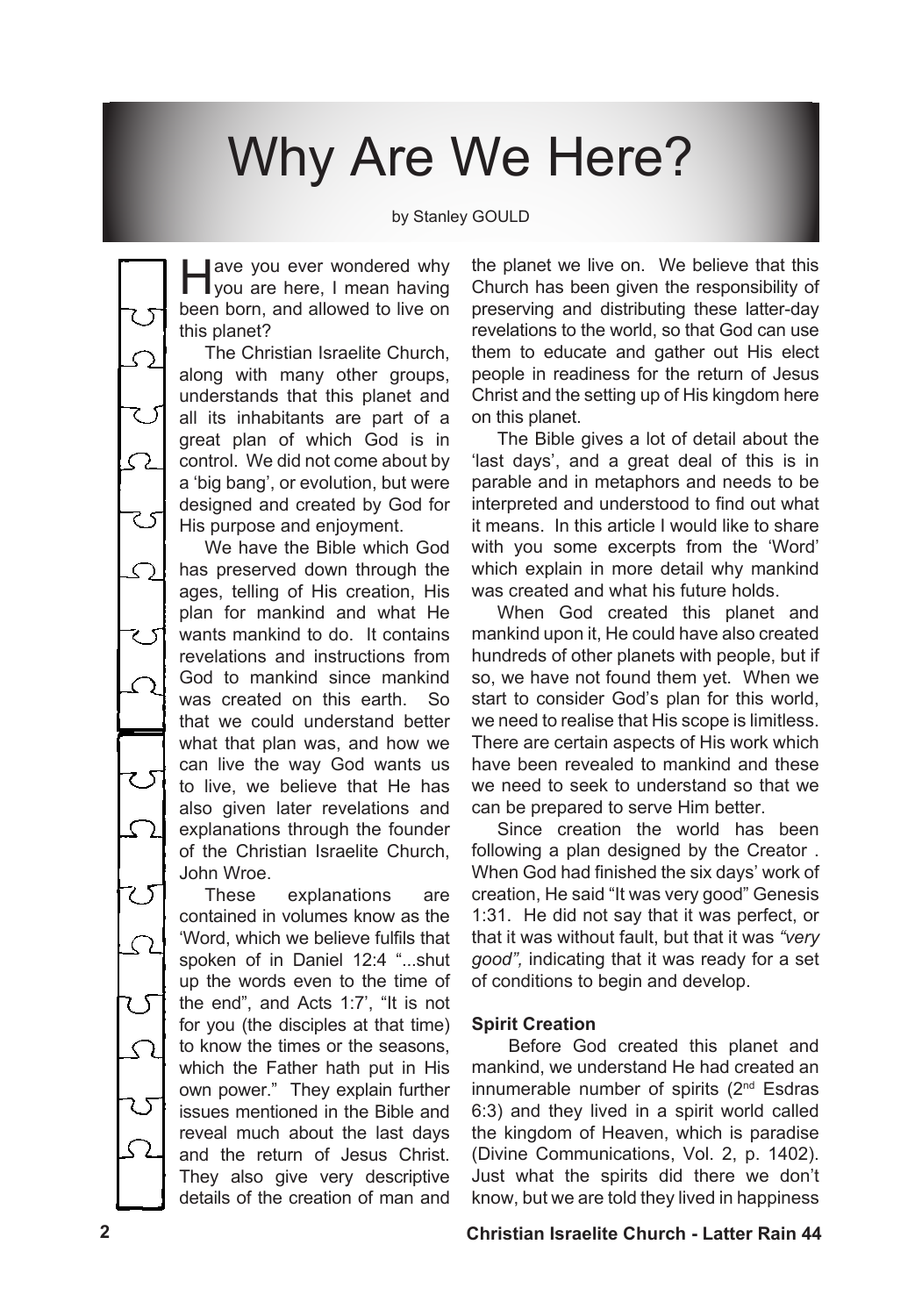continually, for all was righteousness and peace. Not knowing evil by which to make a comparison, they tended towards discontent. So God allowed the evil (Isaiah 45:7) to work, to try them, and to show them the intrinsic value of goodness and the error of evil (Isaiah 45:6). Many spirits had high positions which we read about, such as Gabriel, Michael, Lucifer, etc.

### **Unrest with Lucifer Leading a Rebellion**

Satan, called Lucifer the anointed cherub, dwelt in Heaven with God and all the spirits. and was perfect in all his ways till iniquity was found in him (see the allegory in Ezekiel chapter 28, in particular verses 14 and 15). He was God's chief officer over all the spirits, but he allowed the evil to take possession of him, and he was lifted up because of his riches (his beauty and his position), and he set himself as god (Ezekiel 28:5,6).

The spirits began to murmur and wondered if they came of themselves or did God create them - Lucifer jumped at the opportunity to show his power and lead a rebellion against God. This was a totally different situation. Satan had chosen evil as his portion and in opposition to God and goodness, and this caused a war in heaven which caused a division amongst the spirits, for some gave their allegiance to God, whilst the majority yielded to Satan's temptations – some willingly, some unwillingly, but were finally persuaded. This is further explained in the 'Word' as follows: "I anointed Satan the head cherub in heaven, till iniquity was found in him (Ezekiel 28:14-15), till the angels cried that he was an unjust steward" (15<sup>th</sup> September, 1838, Divine Communication Vol. 2, p.199). "I made the angels and set them over the works of mine hands, and a division took place amongst them, whether I had made them or they came of themselves; and the angels who rebelled against my commands I drove out by those who rebelled not. And I said unto the angels that rebelled not against me, ;let us make man in our image; I created man lower than that which I had made, and he was alone, which was evil in my sight; and I set that which I had

made (angels) over that which I had created (mankind). And I said unto the angels which had rebelled against me, Be thou over that which is alone, which is evil" (For the Public 1853-1854, 27th July, 1853).

### **Creation of this World and Mankind**

To prove these spirits, God set His plan in action. He would give them a second chance, to test who their allegiance is really with, Him or Satan, and to also improve them, and give them more meaning.

He designed and created this planet we live on which we read of in Genesis chapter 1. Along with all the plants and creatures He also created man in His own image.

This man who was physically created was a temple to send one of those spirits to, to cause it to have life.

We believe each of the spirits when first created in the spirit world was a duo spirit, that is male and female as one, and the spirit called Adam was sent to the first man God created, male and female created he them. This spirit was the life of that body.

God then separated the male and female by creating an earthly body for the woman and she was to live by blood, which also gave her a soul. It is the soul that allows people to reason and judge things and to think about things. Adam and Eve were given a command, but they did not know the consequences if they disobeyed it. Because of that disobedience they fell - from a state of innocence to a state of guilt - in the Garden of Eden. Having connection (eating of the fruit) in the wrong time (Leviticus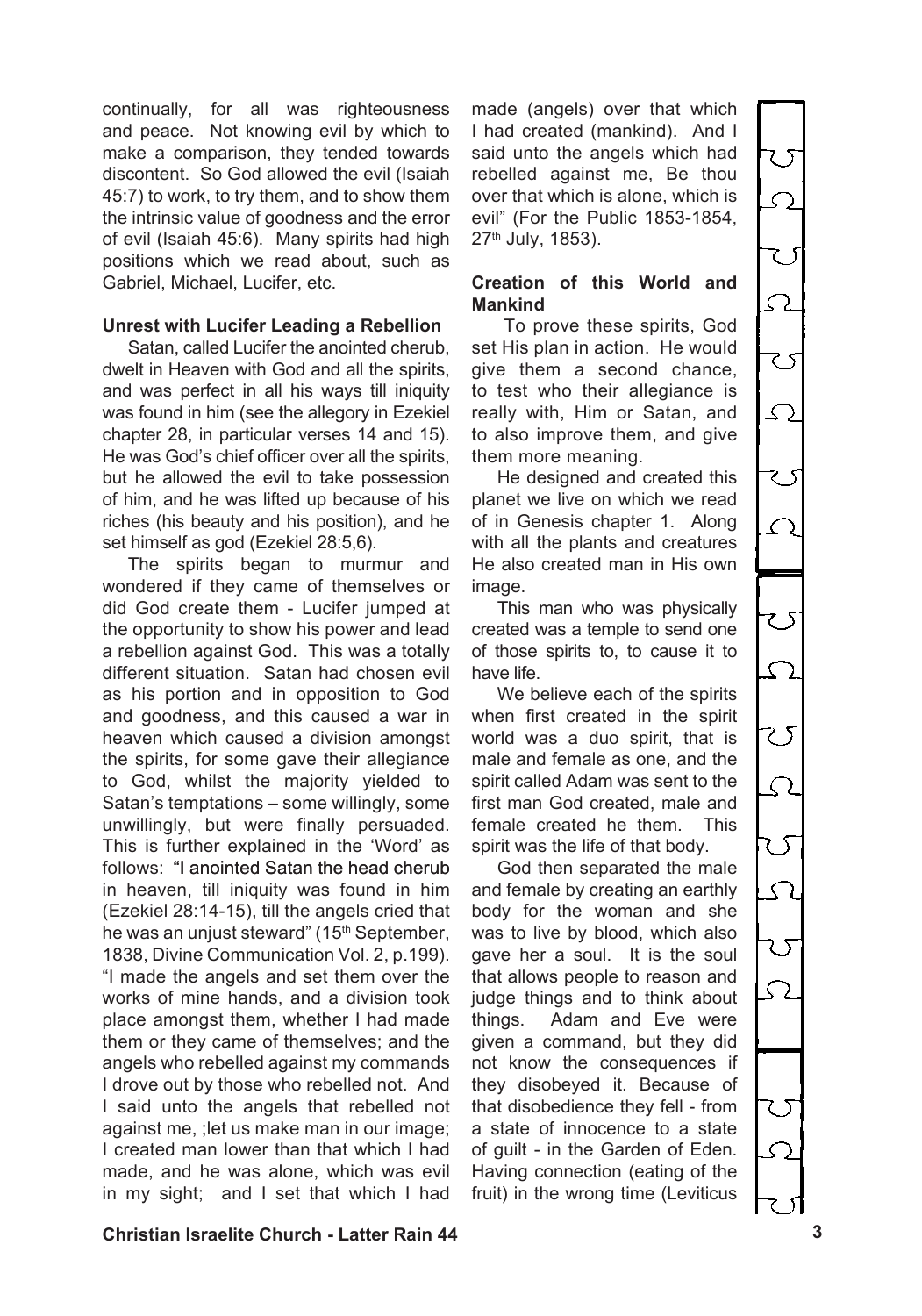15:25) then resulted in Adam also receiving a life of blood with a soul.

Nowaseachbabyisconceived, a spirit from the spirit world is sent to give it life in a physical body here on this planet.

WearetoldAdamwascreated from the earth, which made his body physical or tangible, hence each spirit from the spirit world is better off now by receiving a physical body with a soul.

Each of us had no say whether we wanted to be born or not. It is a privilege God has given our spirit and it is up to each of us then to accept Him or not accept Him in this life.

This is one of the reasons we are here, to allow those spirits from the spirit world, to receive a body that will give them substance.

Further readings from the 'Word': "'For the creature was made subject to vanity, not willingly, but by reason of him who hath subjected the same in hope. Because the creature itself also shall be delivered from the bondage of corruption into the glorious liberty of the children of God. For we know that the whole creation groaneth and travaileth in pain together until now' Romans 8:20-22.

Question - Then whether is it those who were with the fallen angels, or those who were with them that fell not that will put on immortality?

Answer - Those who were with them that fell not.

John said, Let this go into all nations. The number who are with them that fell are to put on incorruption; and the number who are with them that fell not are to put on immortality, with the number that shall be conceived and born of them, and be bride to the bridegroom by seeking for the sin to be taken away." (13th March, 1836, Divine Communications, Volume 2).

## **Man now has Three Parts**

Because of the fall, man could no longer live by the power of the spirit, so God provided him with a soul, the life of which is in the blood, and man then had an evil heart because of the influence of Satan on the soul through the life of blood. So that he would not live to eternity in this mixed evil and good condition, God drove man's spirit outside his body and placed a "flaming sword" to cause the death of his body, thereby preventing him taking the Tree of Life and living eternally in an evil condition (Genesis 3:14).

In other words, man fell from the immortal life of his physical body generated by the Spirit of God, to a life generated by blood and subjected to death, but with the hope that the now acquired soul would be a spiritual body at the first resurrection.

Mankind now having a spirit, a soul, and a body is a great way better off than they were in the spirit kingdom at first, as a spirit only. Even if we die and lose the body our spirit still has gained a soul and will be as an angel in the kingdom of heaven.

At death the only part of us to be lost is the body, the soul and spirit cannot be destroyed. For each spirit to gain a soul is another reason we are here.

## **Created in the Image of God**

The design of man is a unique work of art in its conception, life, and death. The human is the only living creature which shows the image of God. Although we are very clever we are not perfect because of the evil content in our bodies.

Man was created in the image of God but His creation was marred by the intervention of Satan, resulting in all people born having evil in their bodies. It is God's plan to allow a number of people to work their way to immortality by having this evil removed and then they will be the real likeness of God. They will then be brothers and sisters to Jesus, the Son of God.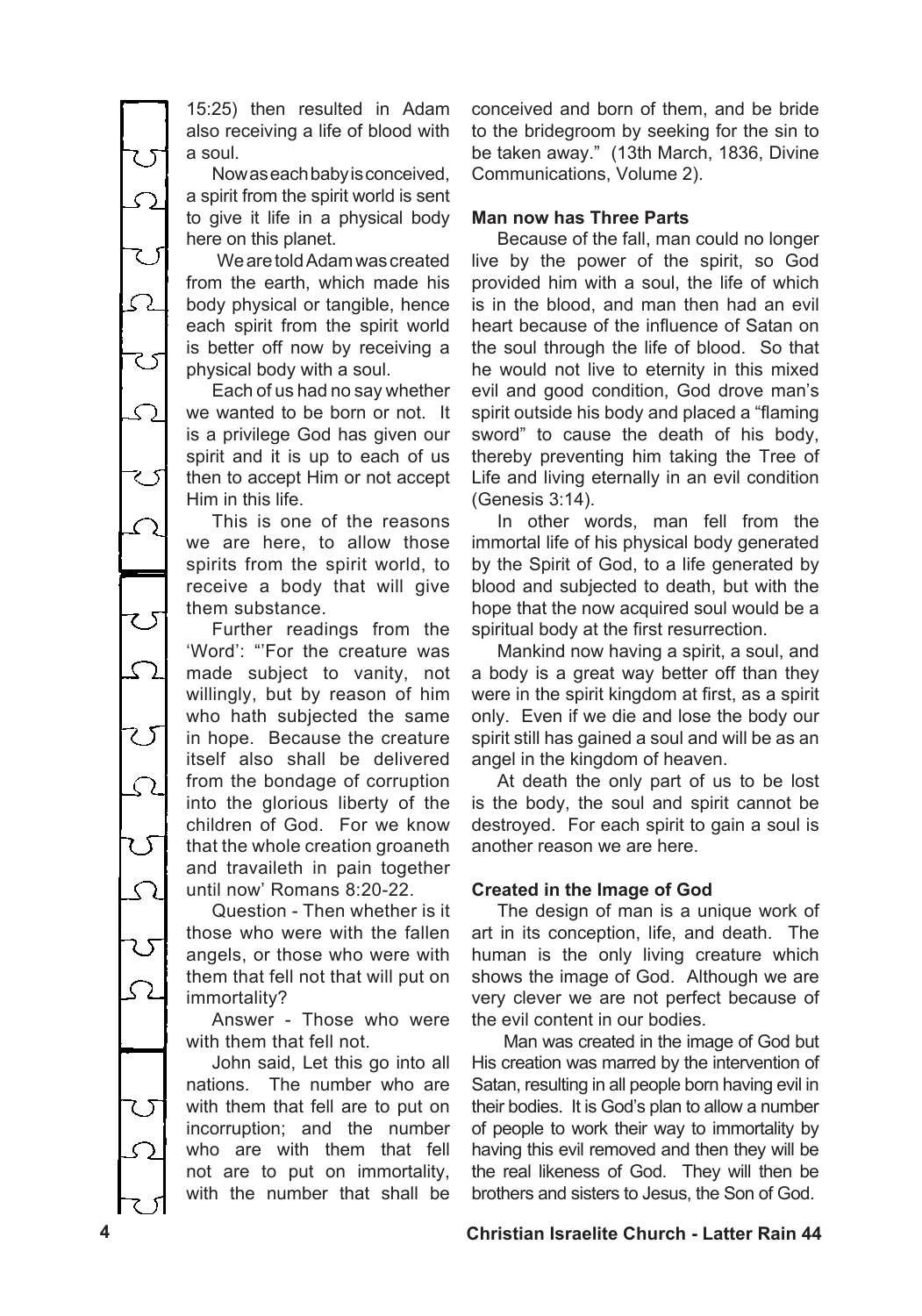The Christian Israelite has been shown that we need to have this evil removed. The people that do have the evil removed are on their way to being God-like, and will not see physical death. The book of Revelation tells us there will be 144,000 such people who will be changed in a moment, in the twinkling of an eye, at Jesus' return. They collectively will be the Bride of Jesus Christ. This is another reason we are here - to show the real image of God and to allow for a number of people to become as Jesus Christ.

Following are further extracts from the 'Word' explaining the creation of man. Note that these are samples only. (The three volumes of Divine Communications covering John Wroe's Life and Travels are available on the Internet [www.cichurch. asn.au] or may be purchased by contacting the address on the inside cover.)

"The tree of knowledge of good and evil, if they touched it, was to be death unto them - if not life: and because they did, God said, Seeing they have become as one of us, to know good and evil, He drove them out of the garden (Genesis 3:22-24); but they knew not that there was evil in it till they had done it. And though they had the knowledge of good, they had not that of evil, for the creature was made subject to vanity (Romans 8:20), or else, how would the fallen spirits have got bodies?

"If man had not touched the evil, he would have generated and brought forth the perfect image of God**,** but seeing they had fallen in heaven, it was necessary to prove the spirits.

"In the Scriptures those that have repented are put on the right hand, but those that have not upon the left: and the Lord says unto those on the left hand, Depart, ye cursed into everlasting fire, prepared for the devil and his angels (Matthew 25:31- 46). Recollect that that is the second death - the soul separated from the spirit for one thousand years.

"Question: For if those spirits that fell in heaven had not come first, how could they have received bodies, Joseph Shaw?

"Answer: They could not.

"God created them in His image, and

called their name Adam (Genesis 5:2). Recollect God did not call the woman a woman. Man is called the house of Zion; and there is the cleansing of the house of Zion.

"There has been one vessel prepared (Jesus), that the spirits of the just may be cleansed, for if there had not, there would have been no Saviour, and all are washed by that one vessel, and that is the birth. It is that which is the partial redemption to the mortal spirit, and bears it to the immortal Spirit - the mortal life to the immortal, and will it not do the work?

"Adam was made liable to fall, and took a soul with an evil heart. Then something had to be done that a vessel might be prepared for the spirits of the just, that they might keep the commands, that their bodies might be secured.

"Jesus said unto Pilate: *'Thou couldest have no power at all against me except it were given thee from above: therefore he that delivered me unto thee hath the greater sin'*  John 19:11. And has not God visited the sins of Adam unto the third generation? and will He not unto the fourth when the aliens are submitted to trial again, and Satan is let loose? For they will not have gained the victory.

"This has been the wisdom of the Almighty, that the spirits of the just should come last, and the wicked who had transgressed first, that they might be made higher than before they fell - for they would not have had souls. Now, if they repent do they not receive punishment during their mortal life? For if a child die after it is born, there is some punishment even to the child in the womb, for there are various gifts of spirits.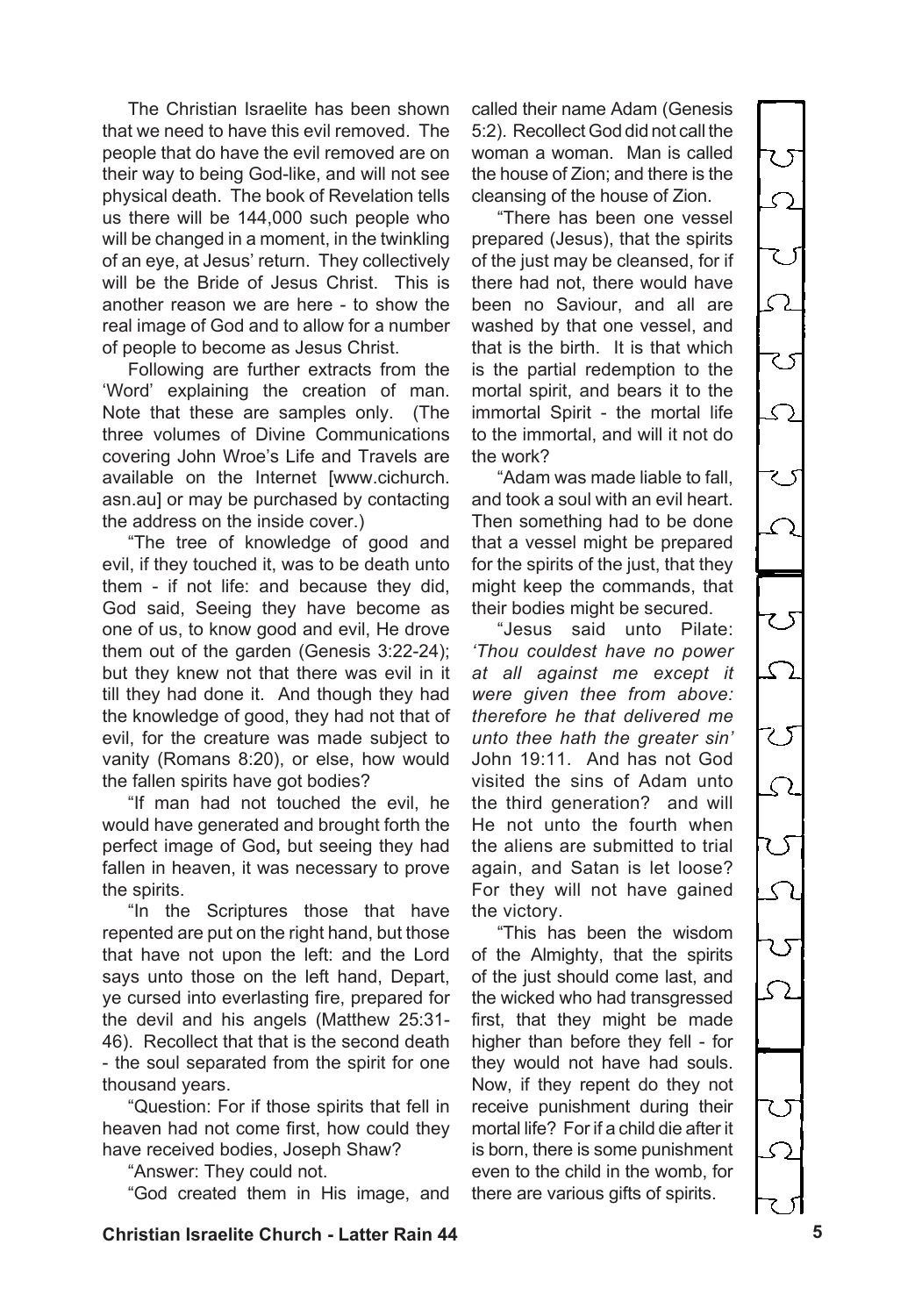S ی ح Ω ے ぴ  $\overline{\mathcal{L}}$ 

"Jesus says: Ye know not what manner of spirit ye are of: when they cried for fire to come down from heaven and destroy their enemies (Luke 9:54, 55). He showed them that no living man should claim revenge, for that is the old root, and he showed them the new: for the man that dies with revenge in his heart, it is the death of his soul. Vengeance is not given to man, and that man is happy who can bear it and not take it. This did Job, when his friends and relations rose up against him, and his wife wished him to curse (Job 2:9).

"But this is the man that claims not revenge - who knows that all he has is of God -that he brought nothing into the world. Jesus says, these are my brethren and sisters, who do the will of my Father (Matthew 12:50), and they seek no revenge, for though men rob one another will they rob God?

"When the tree of good and evil was placed, it was only death when it was in its separation - out of it, it was life and good; but it was not life and good till it was separated - which man is not till he be separated from the evil; and when their eyes were opened, they were to be as gods, knowing good and evil (Genesis 3:5).

"And because Jesus made himself God they put him to death, though he said unto them, Is it not written in your law, Ye are gods (John 10:29-36)? But he spoke that which was for a time to come, but then it was a mystery, for they could not come into that state till their bodies were cleansed; then, when their bodies are cleansed, is that fulfilled, *"Those that thou gavest me have I kept, and none of them is lost"* John 17:12. The spirits

of the just in the third generation, and the aliens in the fourth.

"The body of man is sown in weakness in the womb, it is brought to life by the attraction of the spirit, and becometh a mortal body, and when it is raised from mortal to immortality, it is raised in power, the Spirit being put within it, and it is made equal in power with me, and possesses my kingdom. But if the body becomes dead before it is changed, and the spirit returns to me who gave it, it is sown in dishonour till it put on incorruption. Then the souls that repented while their bodies lived, will be raised in glory at the first resurrection, and be spiritual bodies for their spirits to dwell in, higher than they were before they fell, not subject to the angels, but equal to them, and possess the kingdom of heaven; and if they died in faith they will come with the bridegroom, and minister to the kingdom, which is the natural bodies.

"So the natural body, which is decayed, is the first, and after that the spirit and soul become as the angels. So though there is a temple, which is a natural body, prepared for the spirit of man, disobedience permits not that spirit to dwell in it, but only to attract the blood to give life to it, which temple liveth not a day, which according to the key that I delivered unto Peter is with me as a thousand years. So it dieth within the day, and is sown again in the earth in dishonour, corrupt, till the spirit raise the soul from that corruptible body, then it is no more a natural body, but a spiritual body.

"The spirits of men exist before they have bodies with souls to attract; and when the spirit leaves the body, the soul is sown in the earth with the body, and remains till it is raised a spiritual body.

"So in the works of the creation of man, he is first spirit, and then that spirit gives life to the body, so that it becomes mortal with the soul through attracting it, but the spirit returns to me who gave it, and the natural body dies and goes to corruption; the soul dies not, neither does it decay, or vanish away into air, but is either in happiness till the first resurrection, or in misery till the final resurrection, until the spirit returns to raise it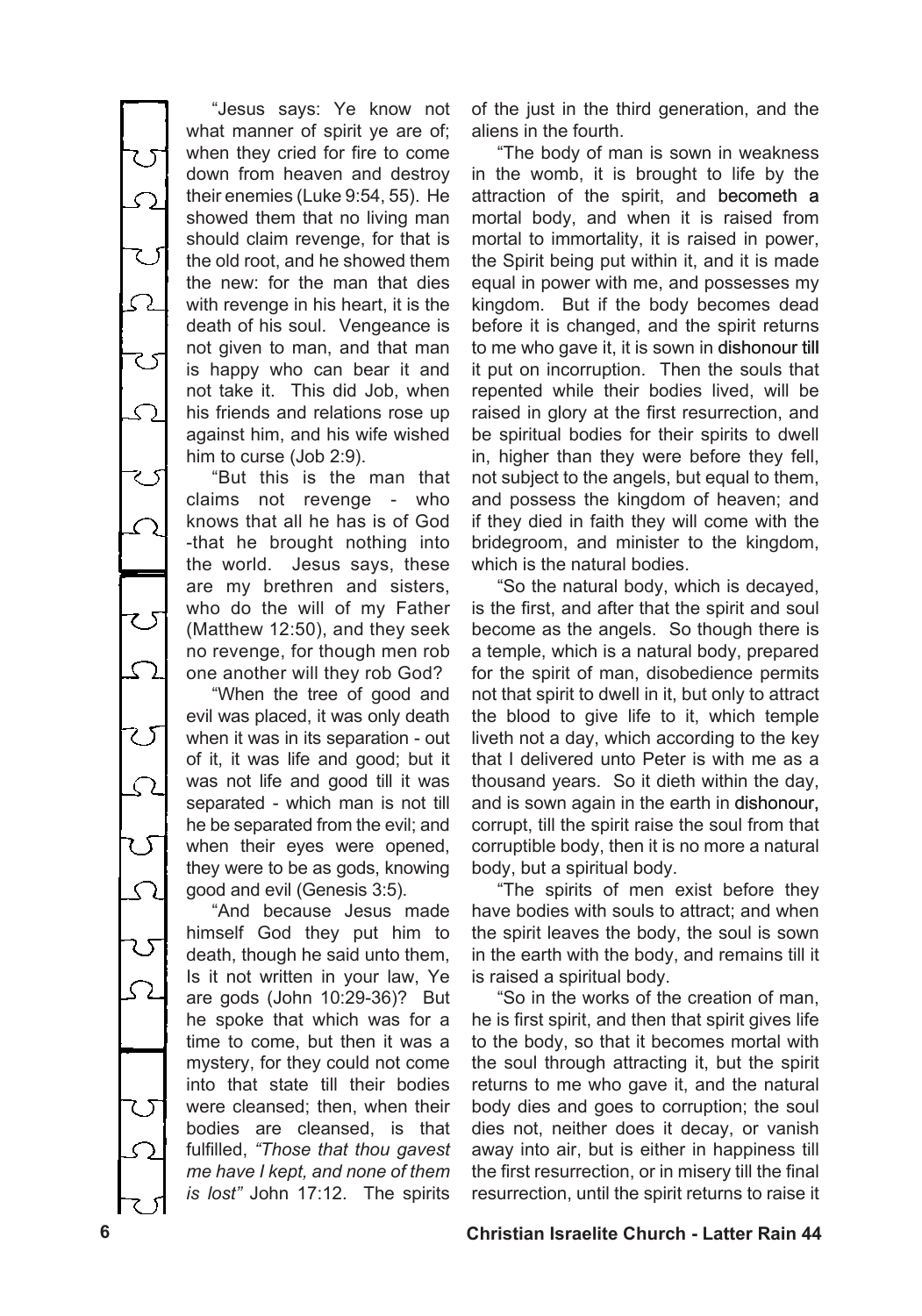from that corruptible body; then it becomes a spiritual body for that spirit to dwell in: this is the creation of the heavens" (note: this is not the complete Communication) (16<sup>th</sup> of 11<sup>th</sup> month, 1849. Divine Communication, Vol. 3, p. 332).

"But hear, O Israel! I will now do greater than I did then; my Spirit shall always abide on thee, both by day and by night; it shall be a girdle to thee - it shall be as a sword in thy right hand, and a staff of defence in thy left. And he that is possessed with the evil power shall shake before thee; for my Spirit was before he was, and he must serve it, it is a restorer of life - first to Israel, that they may be made like unto me, their Redeemer; then to those who have sought for the remission of their sins, that their corruptible bodies may put on incorruption, and receive bodies as the angels.

"This is within the six thousand years, and on the seventh the aliens shall know of my blessings by Satan being bound, and on the eighth, the souls of the wicked shall be raised out of the corruptible bodies into incorruptible bodies, houses for their spirits to dwell in, they shall return to their former estate: as it is written in Ezekiel 16:55, *'When thy sisters, Sodom and her daughters, shall return to their former estate, and Samaria and her daughters shall return to their former estate, then thou and thy daughters shall return to your former estate.'* For the whole race of Adam's seed is for ever and ever, being two thousand years in each, to fulfil my words by Jesus: *'Every branch that abideth in me I will purge*' John 15:2; and his purging shall be as gold, which is in the midst of the fire; and every time that it returns out of the vessel he shall bring forth more fruit. And I will prove them by things which men say are unfair. For was it by fair things that Jesus, the woman's seed, was proved to be the Son of God? It was putting him to death, which was contrary to the law, he having fulfilled it, proved him by raising him from that death. (Note: This is not the complete Communication) (21st December, 1834, Divine Communication, Vol. 2, p. 57). [14]

## **Hymn No. 120**

(2nd Esdras 13:5,8,10-12,27,35,39-40; 2:42-43)

When Isr'el's tribes with Baal did stray, And from God's law depart; For them, Elijah, he did pray That God might turn their heart.

> But Malachi, of later date, The Messenger proclaim'd, With the new Cov'nant for to go, As by that prophet named.

To this standard they here did flow, As mov'd by holy fire; In all their zeal and love to show, They did that truth desire.

From the fiery test of this law, The truth it was despis'd: That great multitude here below Against that truth did rise.

In their anger they did desire That Man of God to slay; Until by streams of purging fire, They all did melt away.

Upon that mountain, great and high, That Messenger appear'd; To Him the tribes did all draw nigh, The words of peace they heard.

Then all that multitude of strife Did vanish from the earth; Not worthy to obtain that life Which brings immortal birth.

At last was found a peaceful throng, Seal'd in the law of love; And all their themes of holy song Ascend to God above.

They, by that great, Anointed Son, Are crown'd with life and light; And then with Him they are made one, In all His glory bright.

From that throne on high, the Spirit Of all truth is come down; For all Is'rel to inherit That bright, immortal crown.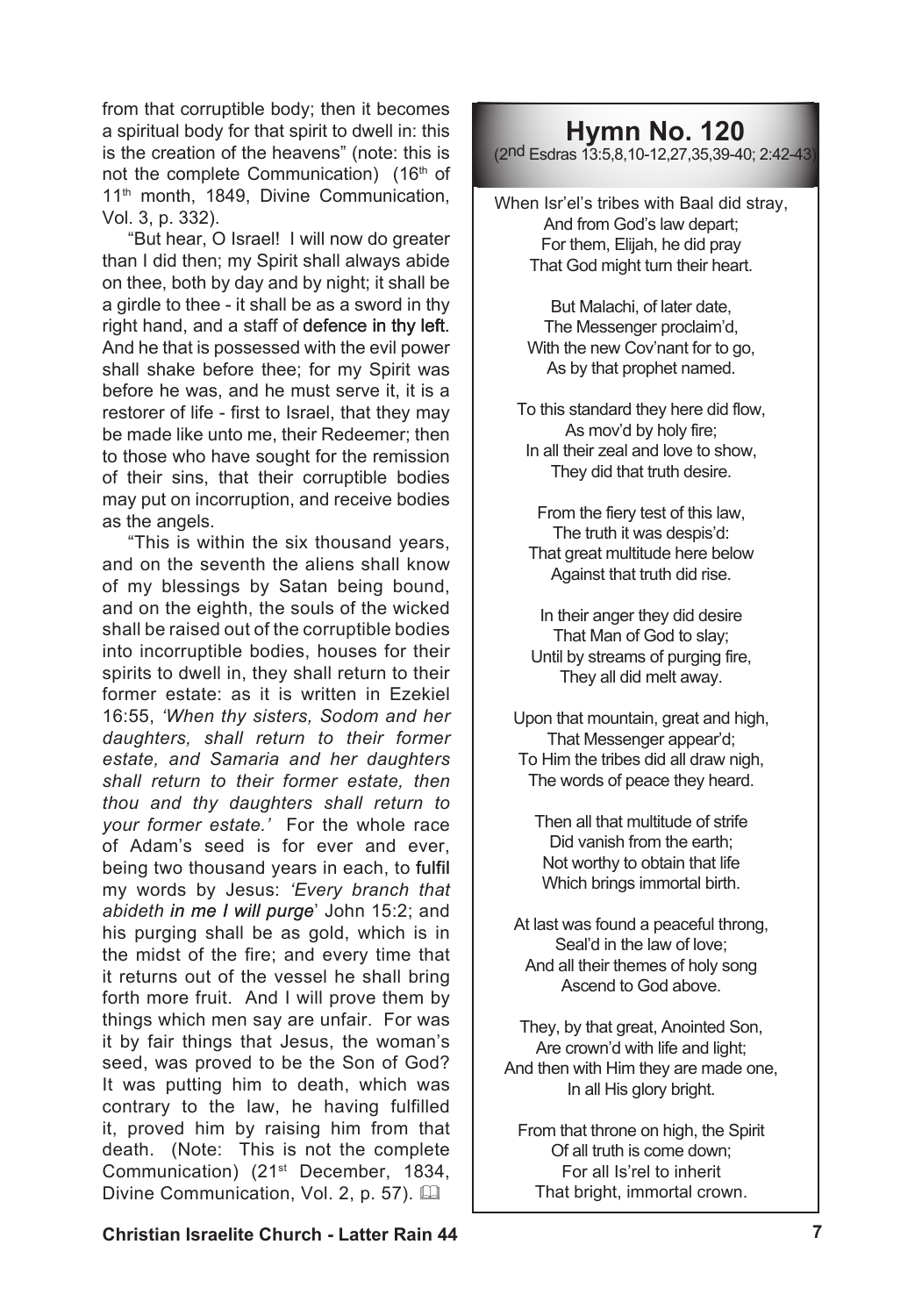# Israel - Elect or Servant Nation

#### by Paul GRAY

M hen God created mankind he said. *"Let us make man in our image, after our likeness…so God created man in his own image, in the image of God created he him…"* Genesis 1:26-27. Adam was a Son of God, and later some of his descendants were called 'sons of God', but others were called 'daughters of men'. We read in Genesis 6:2 that *"...the sons of God saw the daughters of men that they were fair; and they took them wives of all which they chose"* Genesis 6:2. They were called sons of God, under the promise that they would become the sons of God if they followed and lived God's ways. God *"calleth those things which be not as though they were"* Romans 4:17.

The influence of the daughters of men (ie. the ways of the world) was to take the sons of God (ie. those seeking spiritual ideals) from their dedication to God, and hence evil increased in the world and God sent the flood to destroy all the wrong doers, leaving only eight survivors.

The earlier article in this issue titled *"Why Are We Here"* revealed to us that this is all part of the Plan of God (2nd Esdras 6:1-6, Apocrypha) setting before mankind alternate paths of good and evil. Mankind chose the pathway of following Satan and evil, so God's plan for this world, which was still for the benefit of mankind, was put into execution.

"The putting of man into the garden was putting his spirit within his temple. The taking of the evil of the tree which was in the garden, which was contrary to my command, drove him out of the garden, so that he only attracted it: and the wages of that disobedience was the first death, which reigned over his body while he lived. And I showed unto man that if he walked not in my commandments, the second death should reign over his soul after the death of his body. So I made

another covenant with him, that if he repented, and asked for the forgiveness of sins while his body lived, death should not reign over his soul after the death of his body …" (23rd November, 1835, Divine Communications, Volume 2)

It is not always understood by people that man's spirit pre-existed his soul and body, and that as a spirit it had been involved in a war in heaven, making the choice: to wholly follow God, to go willingly with Satan, or being undecided, to be persuaded by Satan to follow him. "The spirits of men exist before they have bodies, with souls to attract; and when the spirit leaves the body, the soul is sown in the earth with the body, and remains till it is raised a spiritual body. So in the works of creation of man, he is first spirit, and then that spirit gives life to the body, so that it becomes mortal with the soul through attracting it, but the spirit returns to me who gave it, and the natural body dies and goes to corruption: the soul dies not, neither does it decay, or vanish away into air, but is either in happiness till the first resurrection, or in misery till the final resurrection, until the spirit returns to raise it from that corruptible body; then it becomes a spiritual body for that spirit to dwell in; this is the creation of the heavens. But the obedient are the children of those who have sought for the tares (evil) to be taken away, in whom the good seed was sown, which are for the kingdom, whose life is immortal" (23rd November, 1835, Divine Communications, Volume 2).

This is an outline of the Plan of God: that all spirits will eventually gain a soul, but that some would also gain a physical body as well as a soul; in the mean time we have no knowledge of having been a spirit in heaven, only what we learn as we study God's Word in this world.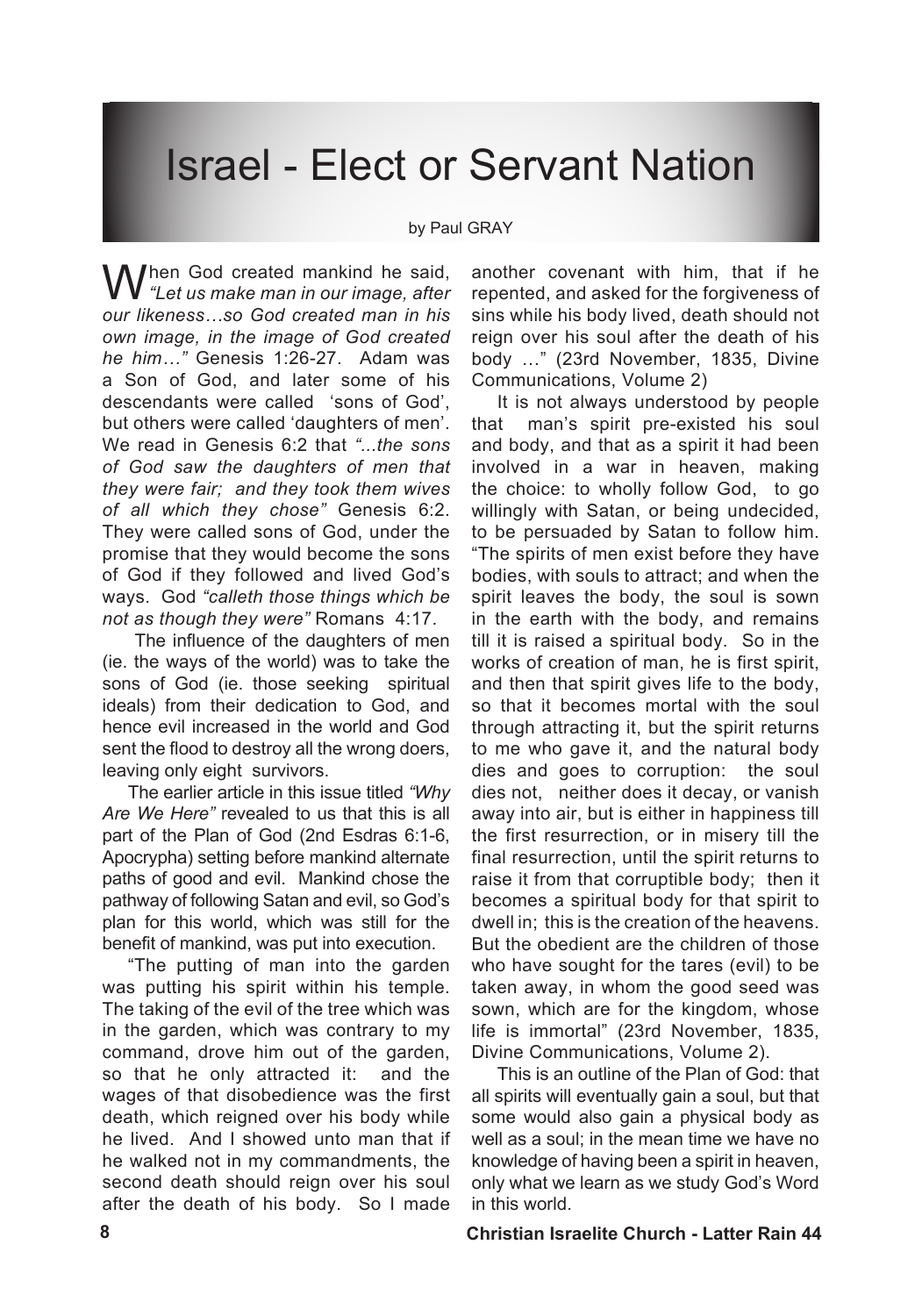## **One Man's Trials**

God called Abraham, and initially tried him by not giving him a descendant through his beloved wife Sarah, but Abraham still believed God and it was counted unto him for righteousness (Genesis 15:6; James 2:23). In Genesis 17:1-29 we read how God made a **covenant** with Abraham, *"… an everlasting covenant, to be a God unto thee, and to thy seed after thee"(* v7). This covenant was sealed by the circumcision of *"…every man child in your generations*," (v12). God did give Abraham a son by his wife Sarah, and said, *"my covenant will I establish with Isaac, which Sarah shall bear unto thee at this set time in the next year"* (v21). Abraham showed his desire to come back to being a son of God by maintaining his faith and believing in the covenant, fulfilling what God had spoken.

We find the blessing of Abraham was carried through Isaac, Jacob and the tribes of Israel. As a nation Israel strayed from God's instructions and were dispersed all over the world (see Latter Rain No. 43, *A History of Israel* ). The Nation failed to keep up the commitment of their covenant, as God had said, "*To be a God unto thee, and to thy seed after thee…thou shalt keep my covenant therefore, thou, and thy seed after thee in their generations"* Genesis 17:7 & 10. We do find individuals, and groups of individuals, that tried hard to keep God's instructions; however, generally speaking, in

the world as we know it



## **Ten Commandments**

*1. I am the Lord thy God, which have brought thee out of the land of Egypt, out of the house of bondage. Thou shalt have no other gods before me.*

*2. Thou shalt not make unto thee any graven image, or any likeness of any thing that is in heaven above, or that is in the earth beneath, or that is in the water under the earth; thou shalt not bow down thyself to them, nor serve them: for I the Lord thy God am a jealous God, visiting the iniquity of the fathers upon the children unto the third and fourth generation of them that hate me; and shewing mercy unto thousands of them that love me, and keep my commandments.*

*3. Thou shalt not take the name of the Lord thy God in vain; for the Lord will not hold him guiltless that taketh his name in vain.*

*4. Remember the sabbath day, to keep it holy. Six days shalt thou labour, and do all thy work; but the seventh day is the sabbath of the Lord thy God: in it thou shalt not do any work, thou, nor thy son, nor thy daughter, thy manservant, nor thy maidservant, nor thy cattle, nor thy stranger that is within thy gates: for in six days the Lord made heaven and earth, the sea, and all that in them is, and rested the seventh day: wherefore the Lord blessed the sabbath day, and hallowed it.*

*5. Honour thy father and thy mother: that thy days may be long upon the land which the Lord thy God giveth thee.*

*6. Thou shalt not kill.*

*7. Thou shalt not commit adultery.*

*8. Thou shalt not steal.*

*9. Thou shalt not bear false witness Thou shalt not bear false witness against thy neighbour.*

*10. Thou shalt not covet thy neighbour's house, thou shalt not covet thy neighbour's wife, nor his manservant, nor his maidservant, nor his ox, nor his ass, nor any thing that is thy neighbour's.*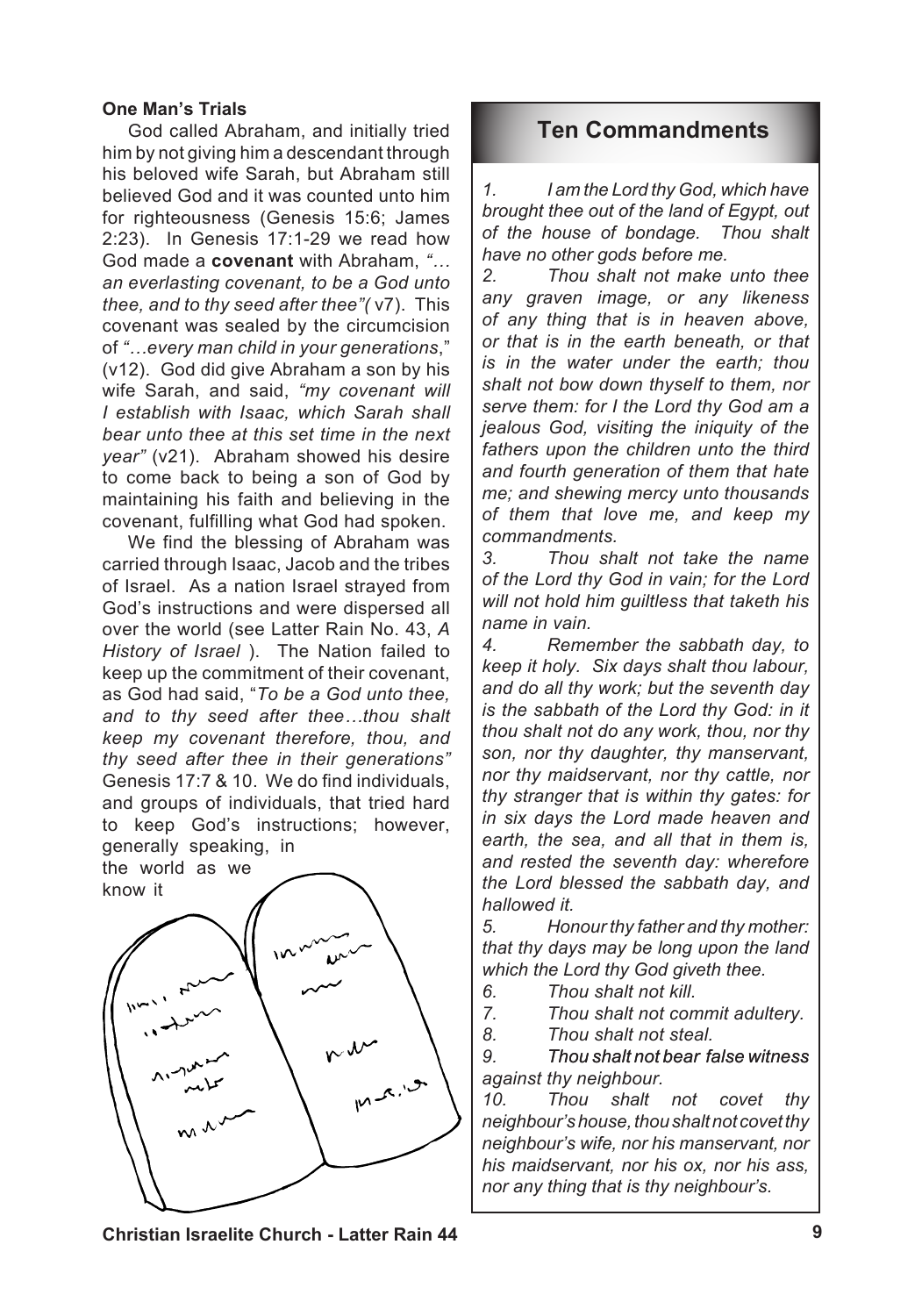nations are not following fully God's guidelines given even in the Ten Commandments.

We, in today's worldly environment. have to make our own commitment of acceptance of God, and the way He has made for us to be restored to Him, that is that He will be our God, if we believe His word and promises, and that we want our actions to follow the way of God that will prepare us for Jesus Christ's return.

## **The Fall in Eden, Jesus' conclusion** *"you are of your father, the devil …"*

In John 8:31-59 Jesus was speaking to the Jews, and pointed out that Abraham had both seed (anyone who has descended from him) and children (those descendants who look to and follow the covenant that Abraham made with God Almighty). Jesus said, *"Whosoever committeth sin is the servant of sin…I know ye are Abraham's seed…if ye were Abraham's children ye would do the works of Abraham."* He classified them as being sons of Satan, *"…ye are of your father, the devil…",* because they did not try to understand Him, or His teachings, or God's purpose in sending Him. In the routine of daily living we meet temptation both outwardly and inwardly because the enemy of God is trying all the time to devour and destroy those who would follow good and God. We should not 'blame' Satan, because this is his job by his own choice, to test the creatures of God's creation, by using evil or deceptions that are against God, causing them to sin (Job 1:6-12). When they have sinned, then he can accuse them back to God, and bring them into bondage so that their physical body, and their soul are cast into the grave by death. Death is the *"last enemy that shall to be destroyed"* 1st Corinthians 15:26, and it will be destroyed when all souls are raised back to life, and a group of Abraham's children, through the help of spiritual power from God, achieve the ability to subdue sin and have the evil cast out of their physical body so that it is

changed from mortal to immortal.

## **The First Step - Salvation**

Accepting God's Son, Jesus Christ as the propitiation for our sins, gives us peace of mind that even though we have done wrong, we can, and are, forgiven. We must sincerely ask for forgiveness in the name of Jesus. We are assured of the salvation of our soul, even though we lose our physical body through death. Our believing reassures us that we will rise again by our spirit returning to our soul and forming a spiritual body. In accepting this path and believing that death is inevitable, we are precluding God from showing His power through us to conquer the evil as well as the sin that is within us. By accepting Jesus as our Saviour we are overcoming the effect of sin but not overcoming the cause of sin.

## **The Second Step - Redemption**

Throughout the Scriptures is the thread that God created man to be in his own image, and God has preserved of Israel (ie. a seed that will accept and follow Him as their God) and then dedicate their life and ambitions to do His will in all that they do. This seed, after accepting Jesus Christ as their Saviour, (for forgiveness of sins), will through the help of the two Immortal Spirits (Christ and the Holy Ghost) from God, seek to live in harmony with God's complete instructions, subduing the evil, ready to have it cast out of their physical body. They strive to show that God's ways are best. James said, *"Faith, if it hath not works, is dead, being alone"* James 2:17- 18, so they seek the spiritual strength to work through their own spirit in their thoughts and actions.

In Revelation 22:12, 14, 17 are recorded the words, *"And, behold, I come quickly; and my reward is with me, to give every man according as his work shall be…blessed are they that do his commandments, that they may have right to the tree of life, and may enter in through the gates into the city…and the Spirit and the bride say, Come. And let him that heareth say, Come. And let him that is*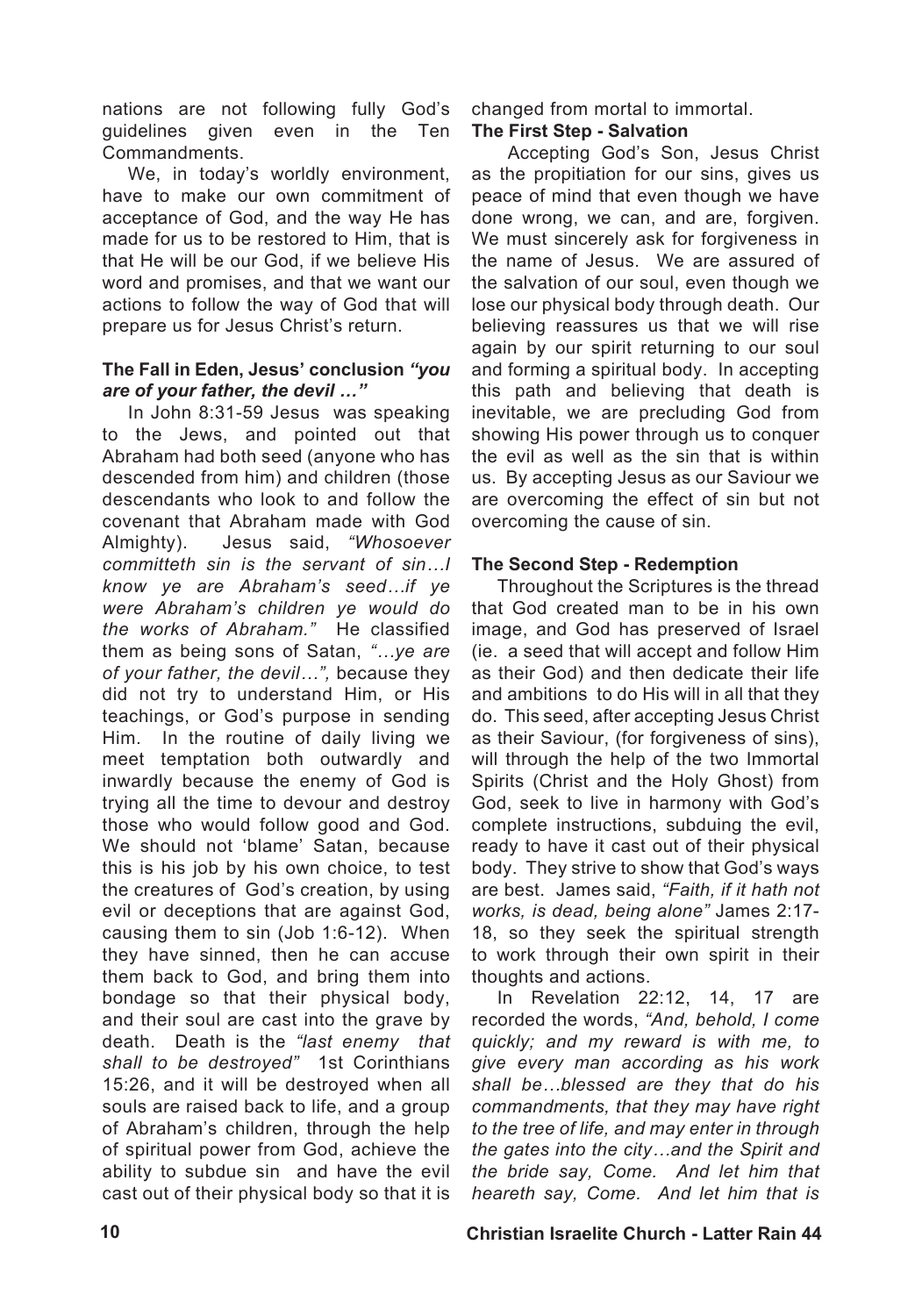*a thirst come, and whosoever will, let him take the water of life freely."* When Jesus comes again to this earth He will reward every man as he has lived; but God wants a special group who will live so closely with the Spiritual Power from God, that their will, will be the will of God, which will be, not to sin by following temptation, but to subdue the evil ready for it to be removed from their physical body (John 17:15). God is the Saviour of all men, especially of those that believe, but His greatest victory is for individuals to overcome physical death by proving implicitly that they choose right over wrong - good over evil - at all times.

Hosea profoundly declares, *"And it shall be at that day, saith the Lord, that thou shalt call me Ishi* (that is my husband)*; and shalt call me no more Baali* (that is My Lord)" Hosea 2:16. This indicates a marriage, a binding covenant, between two people to be faithful to each other. In what way are they joined together? In righteousness, love, and understanding, as stated in Revelation 14:1-5.

Jesus said, *"He that believeth on me, the works that I do shall he do also: and greater works than these shall he do: because I go unto my Father…ye love me, keep my commandments. And I will pray the Father and he shall give you another Comforter, that he may*  abide with you forever"  $\blacksquare$  J o h n 14:12-16. So the marriage covenant Jesus is

temporal marriage covenant, each working to please and help the other, each there for the other. Jesus said further, *"I pray for them: I pray not for the world, but for them which thou hast given me: for they are thine…Holy Father, keep through thine own name those whom thou hast given me, that they may be one, as we are…I have given them thy word…I pray not that thou shouldest take them out of the world, but that thou shouldest keep them from the evil"* John 17:12-15.

speaking of works two ways, just like a

## **God's All Embracing Plan**

When we consider passages like, *"For Jacob my servant's sake, and Israel mine elect"* Isaiah 45:4, *"And I will bring forth a seed out of Jacob, and out of Judah an inheritor of my mountains: and mine elect shall inherit it, and my servants shall dwell there"* Isaiah 65:9. "*If heaven above can be measured, and the foundations of the earth searched out beneath, I will also cast off all the seed of Israel for all that they have done, saith the Lord"* Jeremiah 31:37. *"For, lo, I will command and I will sift the house of Israel among all nations, like as corn is sifted in a sieve, yet shall not the least grain fall upon the earth"* Amos 9:9. Then Paul makes a statement recorded in Romans 9:4, *"Who are Israelites; to whom pertaineth the adoption, and the glory, and the covenants, and the giving of the law, and the service of God, and the promises."* How is Israel foreknown, and can be spoken about as if they have already achieved their ambition? It is because of the stand their spirit made in heaven. In God's planning Israel, Abraham's children who are living

in obedience to God's Laws, are known and will achieve, through God's help, 'perfect obedience' as Jesus said, *"Be ye therefore perfect, even as your Father which is in heaven is perfect"* Matthew 5:48.

God's will is expressed in both the Old and New Testaments – God's thread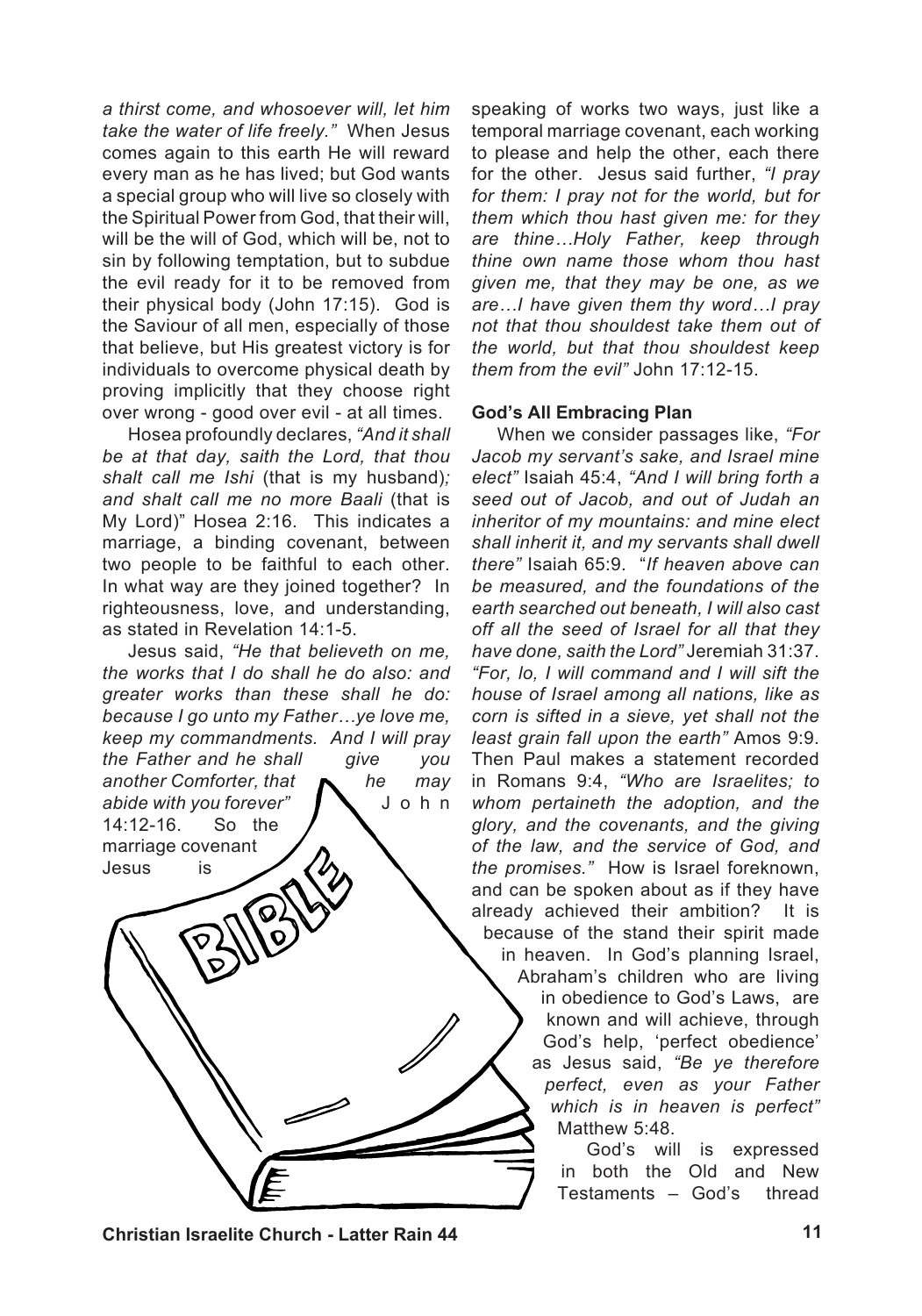of instruction from Abraham, through the giving of the Law, the dedication of the Nation of Israel, the prophets in the Old Testament, then specifically through Jesus' instructions, in the New. Because of the calling of the Gentiles (those who were not of Jewish/Israelite descent) to the Christian faith, some of the Apostles in their letters referred to the two separate teachings: that for Israel, to present their spirit and soul and body alive until the coming of Jesus (1st Thessalonians 5:23), and for them *"that believe to the saving of the soul"* to look for the hope of the resurrection (Hebrews 10:39), Some theologians take the promises made to Israel and apply them to the Christian Church generally, but we believe that these passages show a continuing distinct message for an Israelite people.

## **Israel's Specific Challenge**

Revelation 14:12 reads, *"Here is the patience of the saints: here are they that keep the commandments of God, and the faith of Jesus."* And how do they do it? Not through their own strength but through power from God keeping the commandments in them. They have the desire and seek through God's grace and prayer to God for Him to do His work in them. Jesus said, *"Hitherto have ye asked nothing in my name: ask, and ye shall receive, that you joy may be full"* John 16:24. Is it possible that Jesus is exhorting his followers to ask specifically for the Comforter to do the will of God in them and remove the evil from within them? In these latter times drawing near to the return of the Lord Jesus Christ, Israel are to be prepared, by seeking to live in accordance with God's laws and commands, dedicating themselves as Paul exhorted, *"I beseech you therefore, brethren, by the mercies of God, that ye present your bodies* (your complete physical self) *a living sacrifice, holy, acceptable unto God, which is your reasonable service. And be not conformed to this world: but be ye transformed by the renewing of your mind, that ye may prove* 

*what is that good and acceptable, and perfect will of God"* Romans 12:1-2. At this time Israel still live amongst the world, but are to seek, through their own desire to be in the world but not of the world, and through their answered prayer the Power of God will help them achieve this hope.

## **The Fountain will be opened.**

Zechariah, in the Old Testament, looked forward to redemption in Israel. *"In that day there shall be a fountain opened to the house of David, and to the inhabitants of Jerusalem, for sin* (wrong actions we do), *and for uncleanness* (the inherit evil each has received from the fall)*"* Zechariah 13:1. This fountain offers both salvation and redemption. This is the source that Israel need to drink of for them to fulfill the promises made to them.

Are you prepared to accept the challenge that Israel through being obedient servants will become a wife to the Lord? We need to seek through fervent prayer for spiritual help from Go and see how we can covenant our life to Him who is the Giver of our strength and life. Jeremiah said, *"Behold the days come saith the Lord, that I will make a new covenant with the house of Israel, and with the house of Judah"* Jeremiah 31:31-33. This covenant will be to remove the evil from within their bodies so that Satan will have no power to tempt them to sin.

Israel is foreknown of God to receive this wonderful glory. However they must first show themselves to be obedient and faithful servants before they can qualify to receive of the elect calling of God in Christ Jesus. *"And the kingdom and dominion, and the greatness of the kingdom under the whole heaven, shall be given to the people of the saints of the most High, whose kingdom is an everlasting kingdom, and all dominions shall serve and obey him"* Daniel 7:27*. "The last enemy that shall be destroyed is death... but thanks be to God, which giveth us the victory through our Lord Jesus Christ"* 1st Corinthians  $15:26, 57.$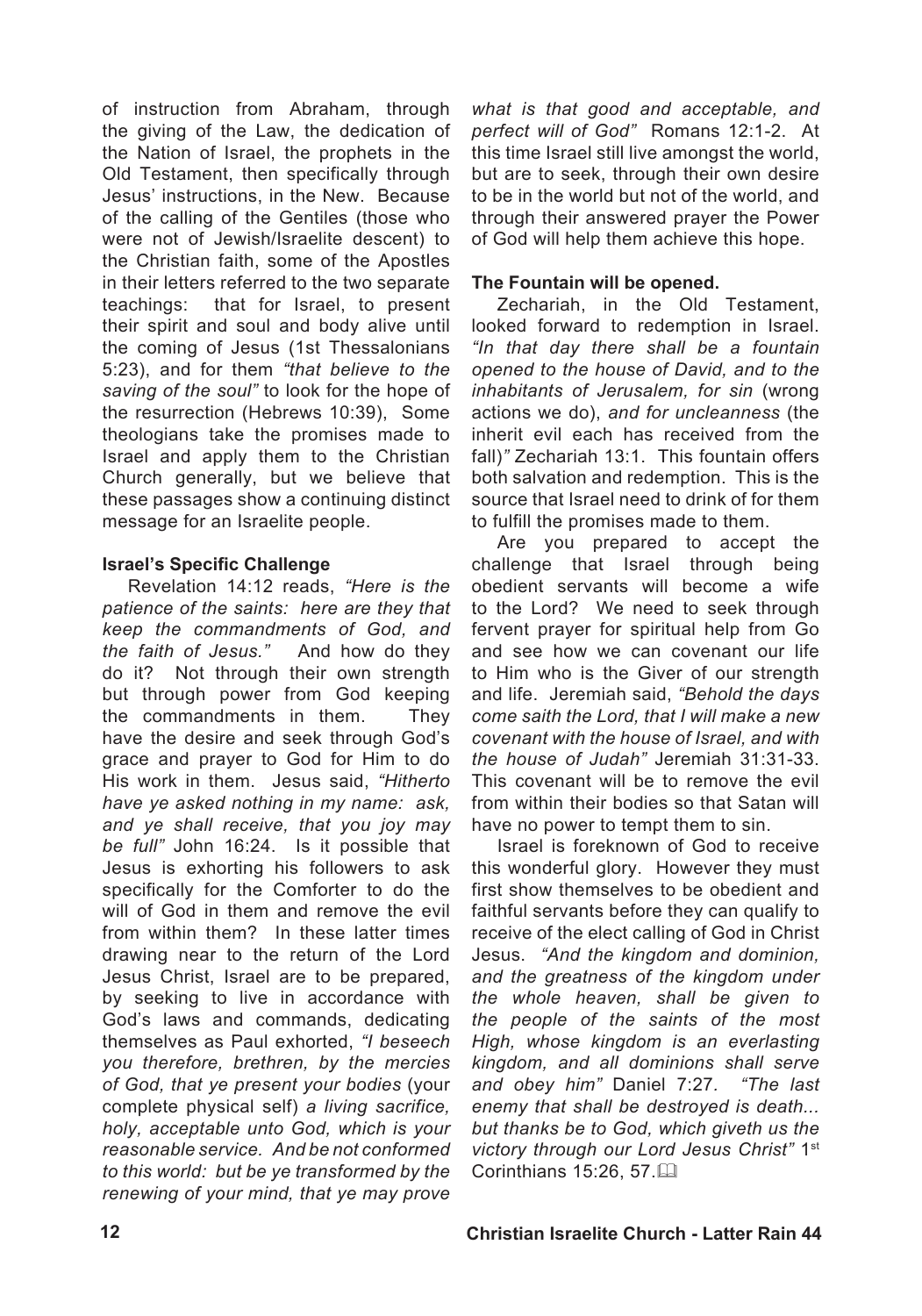# Statement of Belief

**The Christian Israelite Church beliefs can be fully supported by the Scriptures.** 

## **Here is an outline:**

## **We believe...**

- In God Almighty creator of all things (Genesis 1:1). •
- In the existence of Satan, the Devil, in whom God allowed iniquity to be placed (James 2:19; Ezekiel 28:14,15). •
- That God created a spirit-existence in which the devil manifested evil and caused some of the spirits to rebel against God (Isaiah 14:12-14; Jude 6). •
- That God created our physical world, to which each person comes with a body and a soul made alive by a spirit from the spiritual creation (Luke 9:55; Genesis 2:7). •
- That God gave His people instructions on the way they should live, which instructions were "for their good always" (Deuteronomy 6:24). •
- That all have sinned and come "short of the glory of God" (Romans 3:23; 2nd Corinthians 5:19). •
- That God has reconciled the (whole) world to Himself through the sacrifice of Jesus (John 3:16,17). •
- That through belief in the sacrifice of Jesus believers are counted as righteous before God, and can be assured of the resurrection of their souls (a Spiritual body) at Jesus' return (1st Timothy 4:10; 1st Corinthians 15:44). •
- That there will be a small number who will fully prove their faith by a work of true obedience to God's instructions and will thereby receive the prize of the highest calling of God, the redemption of spirit and soul and body - this living mortal Body made Immortal without seeing death (1st Thessalonians 5:23; Revelation 14:1-5; Hebrews 11:39,40). •
- That Jesus Christ will return to this earth again, subdue the power of Satan and reign forever and ever (Revelation chapters 19 and 20). •
- That the return of Jesus Christ is near and we are living in the period described in Scripture as the latter days (Matthew chapter 24; Mark chapter 13 and Luke chapter 21). •
- That there are promises in the Scriptures especially to Israel God's chosen people (1st Peter 2:9). •
- That although Israel of old did not accept the challenge of spiritually being God's peculiar people, a remnant of their descendants will come forward in the latter days to fulfill the obligations and receive the promises (Revelation 7:1-8). •
- That the Mission of the Christian Israelite Church is to awaken the lost ten tribes of Israel to this special inheritance to be the physical Immortal "Bride of the Lamb" and to be the vehicle for the task of bringing them all together at God's appointed time (Matthew 10:5,6; Revelation 19). •

**We believe that God is the absolute Judge and Arbiter and that we as His servants have an obligation to respond to what He puts in each heart, and that whilst we seek to proclaim and discuss our beliefs, we have no right to contend with other people about them.**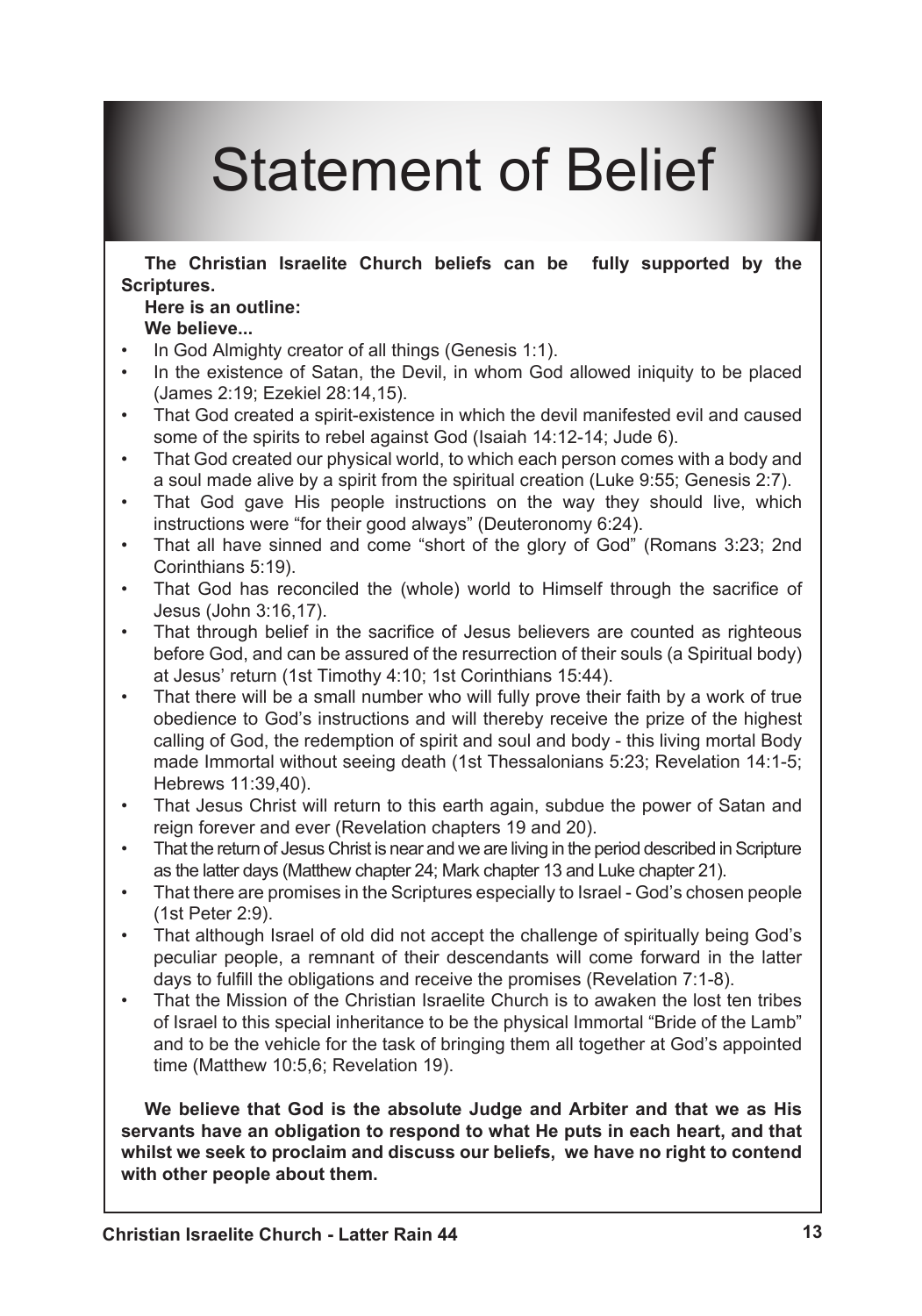## Love Through Obedience or Obedience Through Love

#### by Kerion FELLOWES

Do we develop or learn to love through<br>being obedient, or do we strive to be obedient because we love. I believe it is the latter, we strive to be obedient because we love – so in the case of God we strive to follow the Laws because we love God. The other way round you would be keeping the Laws to develop a love for God which is the wrong way around. So loving God leads us to want to be obedient to His commands and to mirror, to a small degree, the love He manifests on and in His creation, particularly the gift of His only begotten Son as a sacrifice for ALL mankind. Jesus gave us the example of obedience to the Father that we can seek to emulate. To be obedient is to understand what will make somebody else happy and to do it, not for self gain, but as a display of love to the other by wanting to see them pleased, with no reward for the self. Obedience is to show concern for the other, in this case God, and to live with His approval as the guideline.

But Samuel replied: *"Hath the Lord as great delight in burnt offerings and sacrfices, as on obeying the voice of the Lord? Behold to obey is better than sacrifice, and to hearken than the fat of rams"* 1st Samuel 15:22,23. This quote is telling us quite clearly that obedience is preferable to sacrifice, obedience shows loyalty and develops trust. The outward show of sacrifice in no way compensates for the inner sacrifice of the heart to God. To feign loyalty by sacrificing in public is not whatt God wants – this does not have to be from the heart – but obedience comes through the heart, through love. There is faith, hope, and love, and the greatest of these is love, and it is through love that comes the desire to be obedient.

The greatest commandment is to love God with all our heart and strength. Implicit in that love is obedience. Genuine love for God works out in obedience to God. To show God how much you love Him, follow His commandments and through your obedience to His will your relationship with Him will develop immensely.

To obey the commandments of the Lord should be the fulfilment of religiou life. The Lord is more delighted with someone who obeys Him than with hundreds of people who are pursuing their religious activities to be seen of mankind to be righteous (Isaiah 58:1-9).

As Christians there are commandments in the New Testament that are incumbent on ALL believers. In the Old Testament there are instructions (the Law) for those believers thereby acknowledgng God's special relationship with Israel, and feel in their hearts a genuine desire to keep God's laws and walk in His ways. As we mature in the Lord we become conscious of His will for our life. As we present our body a living sacrifice, for God to do with as He wills, we are able to show the will of God through our change in lifestyle, behaviour and attitude. Eventually we find ourselves looking to the Lord for every decision we make.

Obedience is an active by-product of love. How could we truly love God and then disobey Him? This seems impossible but comes about as a result of the evil inherent within each of us. The greatest of all commandments is to love God with all our heart and strength. So if you love God with all your heart and strength, why don't believers keep His commandments that He said He gave for our good always. To love and worship God is to cleave to Him with a loving, obedient heart.

To disobey God, our Father, in any matter, is absolutely unthinkable. This would be a certain indication that we do not love nor trust God and are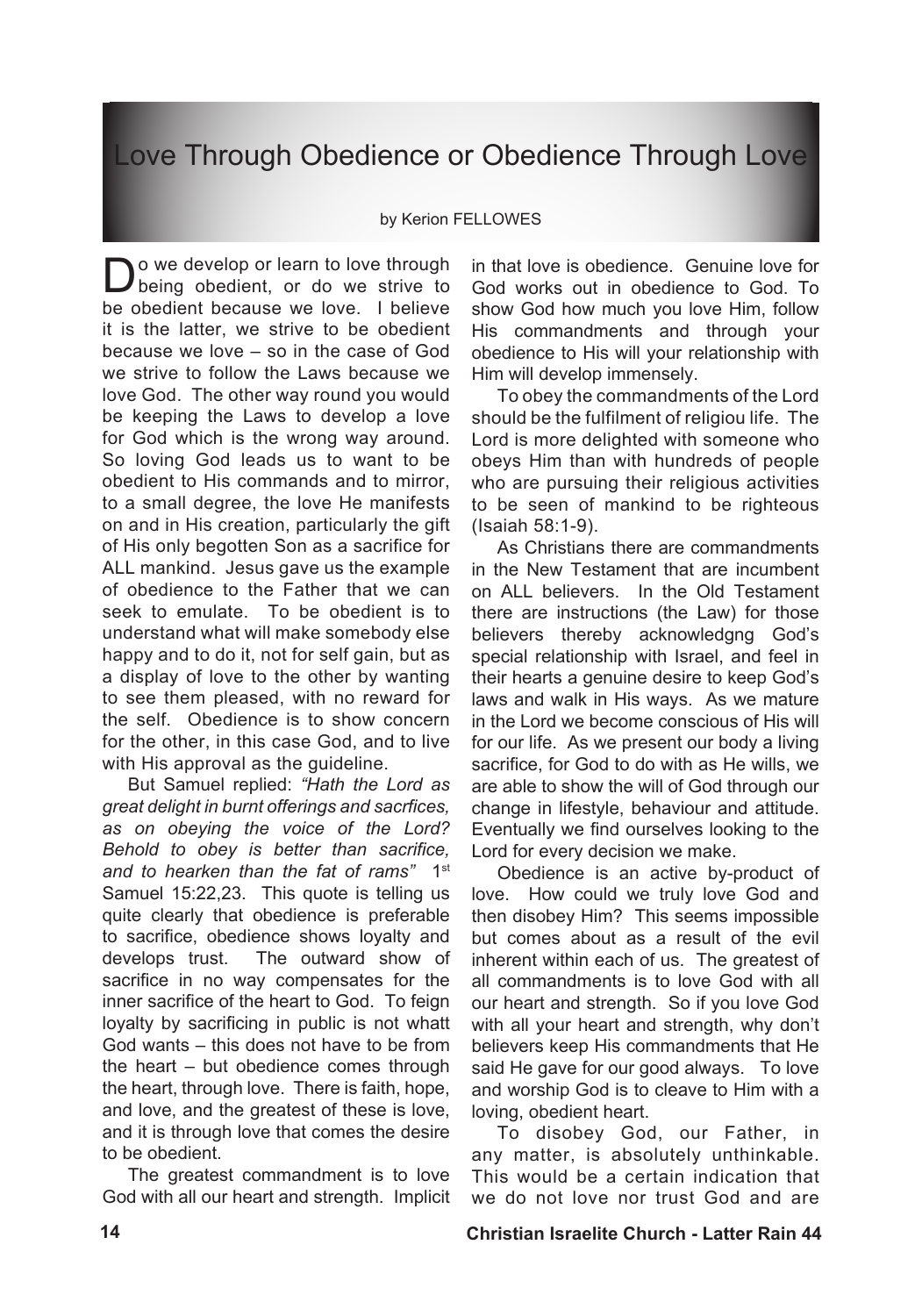not pleased with Him or the ways in which He wants us to live. But God does have the power to force every creature to obey and love Him. God, though, having given mankind freedom of choice, wants mankind to obey Him because we love Him, to choose Him because we want a relationship with Him. Jesus told the Apostles to go and make disciples and teach those new disciples to obey everything they were commanded. *"Go ye therefore, and teach all nations, baptizng them in the name of the Father, and of the Son, and of the Holy Ghost: teaching them to observe all things whatsoever I have commanded you: and, lo, I am with you alway, even unto the end of the world. Amen,"* Matthew 28:19, 20.

God knows we are constantly tempted to do the wrong thing, after all isn't the earth Satan's playground, to play with individuals as he wills to draw them away from God. But just like a loving father in an earthly family, God doesn't abandon his children when they are naughty. God has given mankind guidelines to live by, but He knows there will be times when mankind will 'fall' and transgress or sin against the law. God, though, does not cut individuals off, but leaves them with access to return to Him – God is always forgiving of those who return their hearts to Him. The Law allows us to live in right relationship with God, but also shows what sin is so we know when we do transgress and can do something to remedy that transgression.

As stated earlier, through God's great love for mankind, He gave His only begotten Son as a sacrifice for ALL. Through this gift we were given physical, tangible evidence of God's love for us, so don't we now owe it to God to mirror that love and give it back to Him? Through Jesus Christ we have been shown aspects of the character of God, and through Jesus Christ we were also shown how to keep the Law through love of God, not fear of reprisal.

The New Testament is full of promises made to those who obey the commandments: *Ïf ye love me, keep my commandments"* John 14:15 and *"Jesus answered and said unto him, If a man love me, he will keep my words: and my Father will love him, and we will come unto him, and make our abode with him. He that loveth me not keepth not my sayings: and the word which ye hear is not mine, but the Father's whch sent me"*  John 14:23, 24. So it may be said that to obey God's commandments is to show God that you love Him and that you do not find His commandments burdensome (1st John 5:3).

Love and obedience go together. Obedience is the test of our love for God. In the same way the test of the love of Jesus for God the Father was his complete and total obedience, obedience to the point of death on the cross. Jesus said to the Apostles who were struggling through faith to overcome their fear of Jesus' coming crucifixion, *"And Ii will pray the Father, and he shall give you another Comforter, that he may abide with you for ever"* John 14:16.&

## **Dedication**

Thou, whose unmeasured temple stands, Built over earth and sea, Accept the walls that human hands Have raised, O God, to Thee!

Lord, from Thine inmost glory send, Within these courts to bide The peace that dwelleth without end Serenely by Thy side!

May erring minds that worship here Be taught the better way; And they who mourn, and they who fear, Be strengthened as they pray.

May faith grow firm, and love grow warm, And pure devotion rise, While round these hallowed walls the storm Of earthborn passion dies.

*William Cullen Bryant*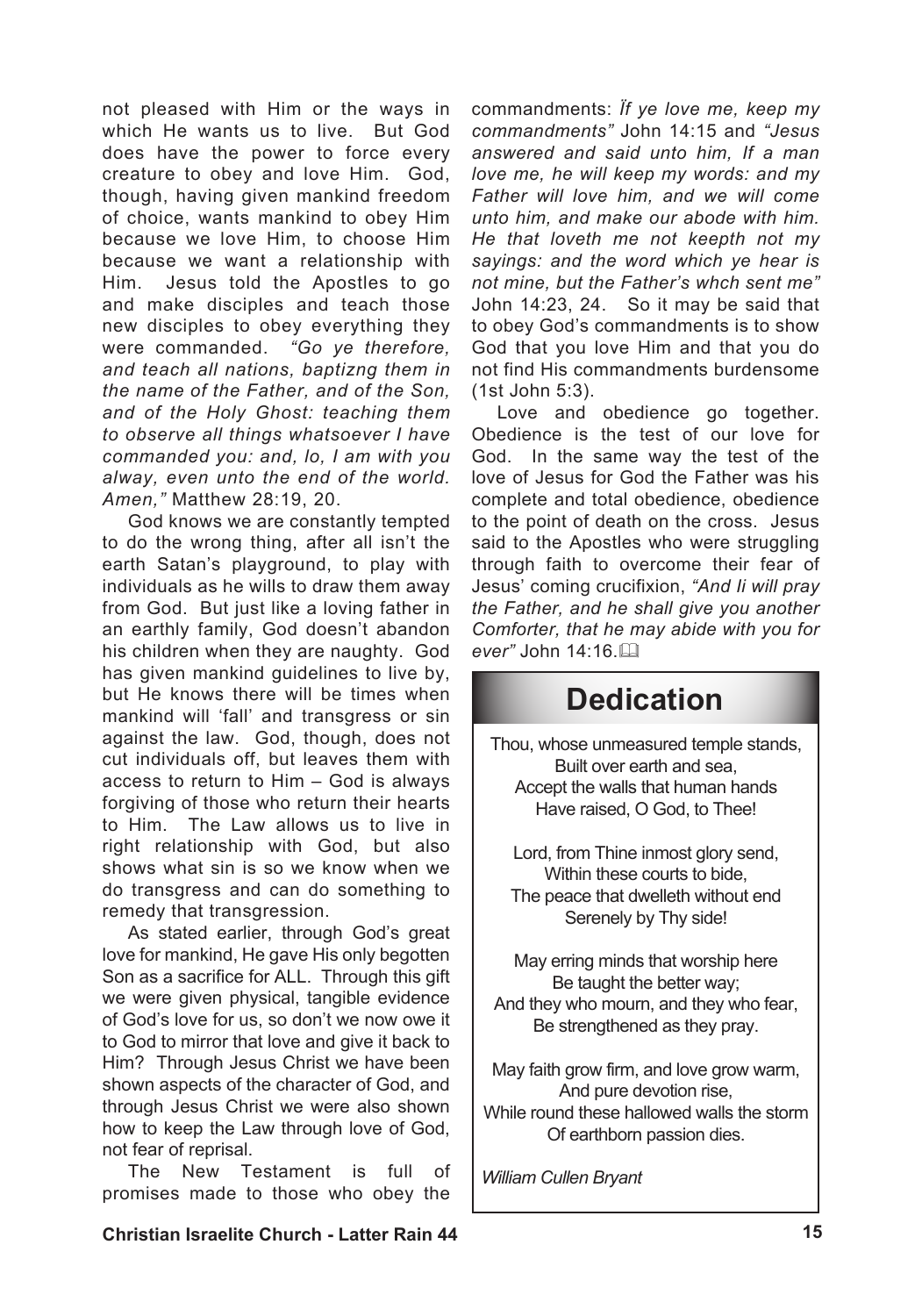# Who Are Israelites?

by Rodney GRAY

*• • • •*



In Romans 9:4,5 Paul, when talking of his<br>"brethren according to the flesh", makes n Romans 9:4,5 Paul, when talking of his the statement:

*"Who are Israelites; to whom pertaineth* 

- t*he adoption,*  •
- *and the glory, •*
	- *and the covenants,*
	- *and the giving of the law,*
	- *and the service of God,*
	- *and the promises;*

*whose are the fathers, and of whom as concerning the flesh Christ came, who is over all, God blessed for ever. Amen."*

In this statement Paul summarises the main aspects of the relationship established in the Old Testament between God and Israel, and notes also that Christ (Jesus) is a descendant of Israel. Looking at this list also causes us to ask the question, 'Who are Israelites – to whom all these things pertain (or belong)?' There are many different ways to answer this question. A number of aspects are discussed in this article to provide further background before trying to answer the question.

## **Physical Israel**

As we read in Latter Rain 43, the nation of Israel was formed after God called Abraham, Isaac and Jacob to follow His covenant. From Jacob, whose name God changed to Israel, came the twelve tribes of Israel who were recognised as a people when God delivered them out of Egypt. They continued as a nation of twelve tribes until the death of King Solomon. At this stage the kingdom was divided into two separate nations - Solomon's son, Rehoboam, reigning over only two tribes (the Jews), and Jeroboam reigning over ten tribes.

The ten tribe nation was overtaken by Sennacherib in around 722 BC, and the nation was dispersed. This was the custom of the Babylonians, to disperse the captives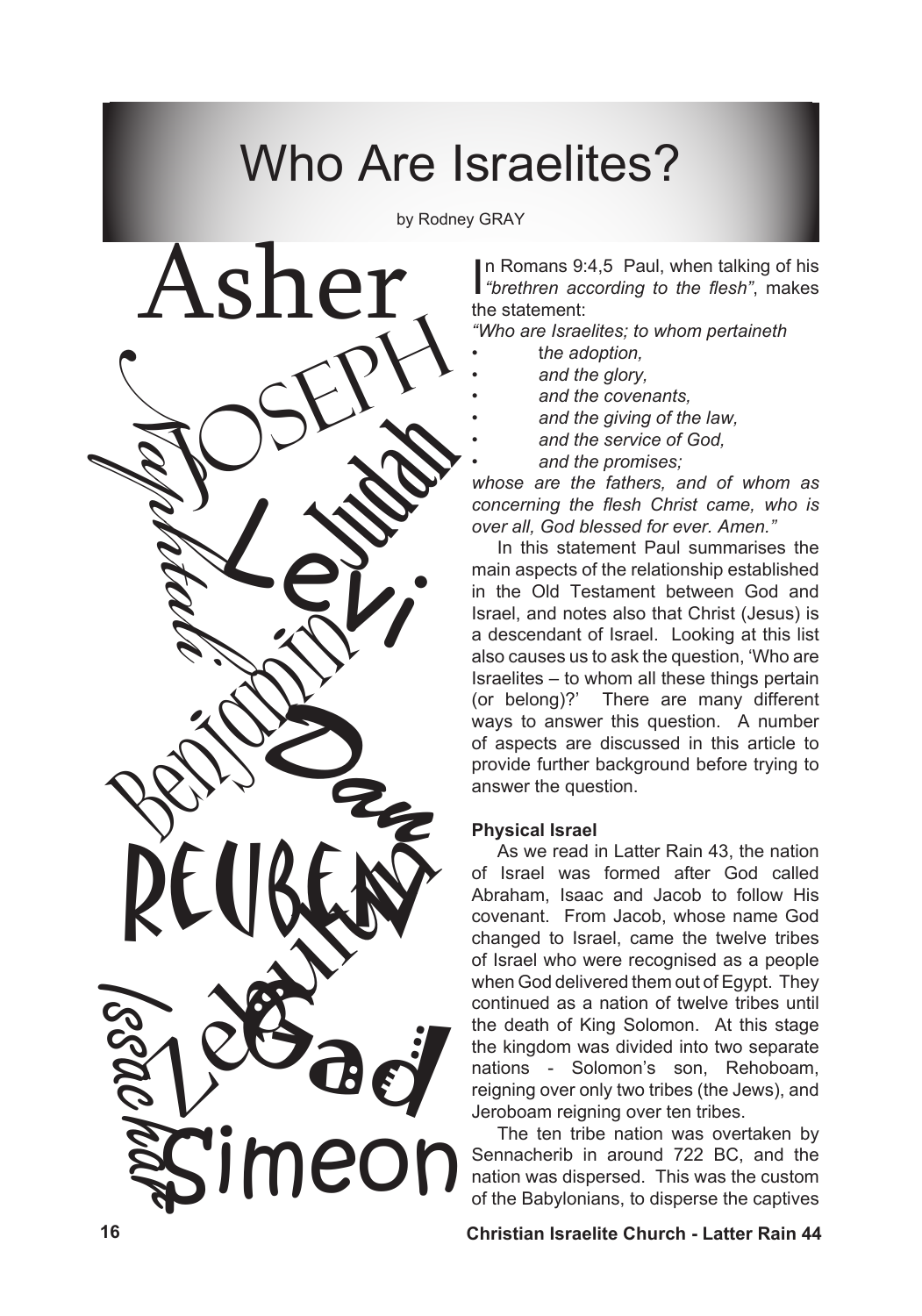so that they would not be in a position to regroup and cause an ethnic-based uprising in the future. There are many theories about what happened with the descendants of the ten tribes, but the Bible tells us that they were dispersed among the Gentiles, in the midst of many people. Again Moses talks of them being scattered throughout all nations of the Earth. So the conclusion is that there are potentially descendants of the ten tribes mixed among all nations, all over the earth.

The two tribe Kingdom was taken captive by Nebuchadnezzar, and after seventy years a number of them returned to Jerusalem, but nevertheless those in captivity were still loosely associated and were recognised as an ethnic group in a foreign land. No doubt many descendants from these people also spread across the Earth, but there was a dominant group which stayed in Jerusalem, and became known as the Jews. It was into this group that Jesus was born, and who were responsible, in their zealousness of what they believed to be right, for his crucifixion. After 70AD these people also ceased being a recognised group, and were scattered across all nations of the earth. As Jews, however, a number of the descendants have been able to continue and keep their identity and in recent history have re-established their national identity in Israel. No doubt, however, there would be a much greater number who have lost their identity compared to those who have retained it.

#### **Spiritual Blessings**

God said to Abraham, *"In thy seed shall all the nations of the Earth be blessed"* Genesis 22:18. Some historians will suggest different ways in which this promise has been fulfilled, but as Christians we see the ultimate fulfilment through Jesus. It is through Jesus, a descendant of Abraham, and the sacrifice he made of his life, that the world will be reconciled to God (2nd Corinthians 5:18-19) and all nations will be blessed. Paul talks about this as being a spiritual blessing, and concludes that all who believehavereceivedofAbraham'sblessing, and in a spiritual sense, have become

members of the Commonwealth of Israel (Ephesians 2:12). However many believe that in addition to this spiritual blessing, there is still a physical blessing promised in the Scriptures to the descendants of Israel which has not yet been fulfilled (see for example Deuteronomy chapter 30 for which history cannot yet show a fulfilment).

#### **Seed and children**

The Jews who came to John the Baptist claimed to have a special relationship with God because of their physical lineage from Abraham. John the Baptist pointed out that this in itself was of little value, and that almost anyone (*"of these stones"*) could be brought into this family (Luke 3:8).

The Jews came to Jesus with a similar argument, but he turned it around another way and said *"I know ye are Abraham's seed, but if ye were the children of Abraham ye would do the works of Abraham"* John 8:33, 39). He made a distinction between the seed and the children, pointing out that the mere lineage from Abraham was of little consequence in obtaining God's promises if they did not follow the way of life Abraham had demonstrated in his relationship with God.

#### **Blessing to a Remnant**

In a similar way the blessings promised to the children of Israel are offered to those who accept the terms of the covenant God made with His people. "Now therefore, if ye will obey my voice indeed, and keep my covenant, then ye shall be a peculiar treasure unto me above all people: for all the earth is mine" Exodus 19:5. The blessings and promises held out to a remnant of the descendantsintheselatterdaysisconditional on obedience. In Deuteronomy chapter 30 Moses sets out the process of dispersion, repentance, return and regathering in store for Israel – or for those Israelites who accept the challenge of wanting to obey God's voice. It is true that this process is enacted within the life of believers as they come to God, and as God enlightens individuals to give their lives to Him, but there is still an overriding indication that this will also be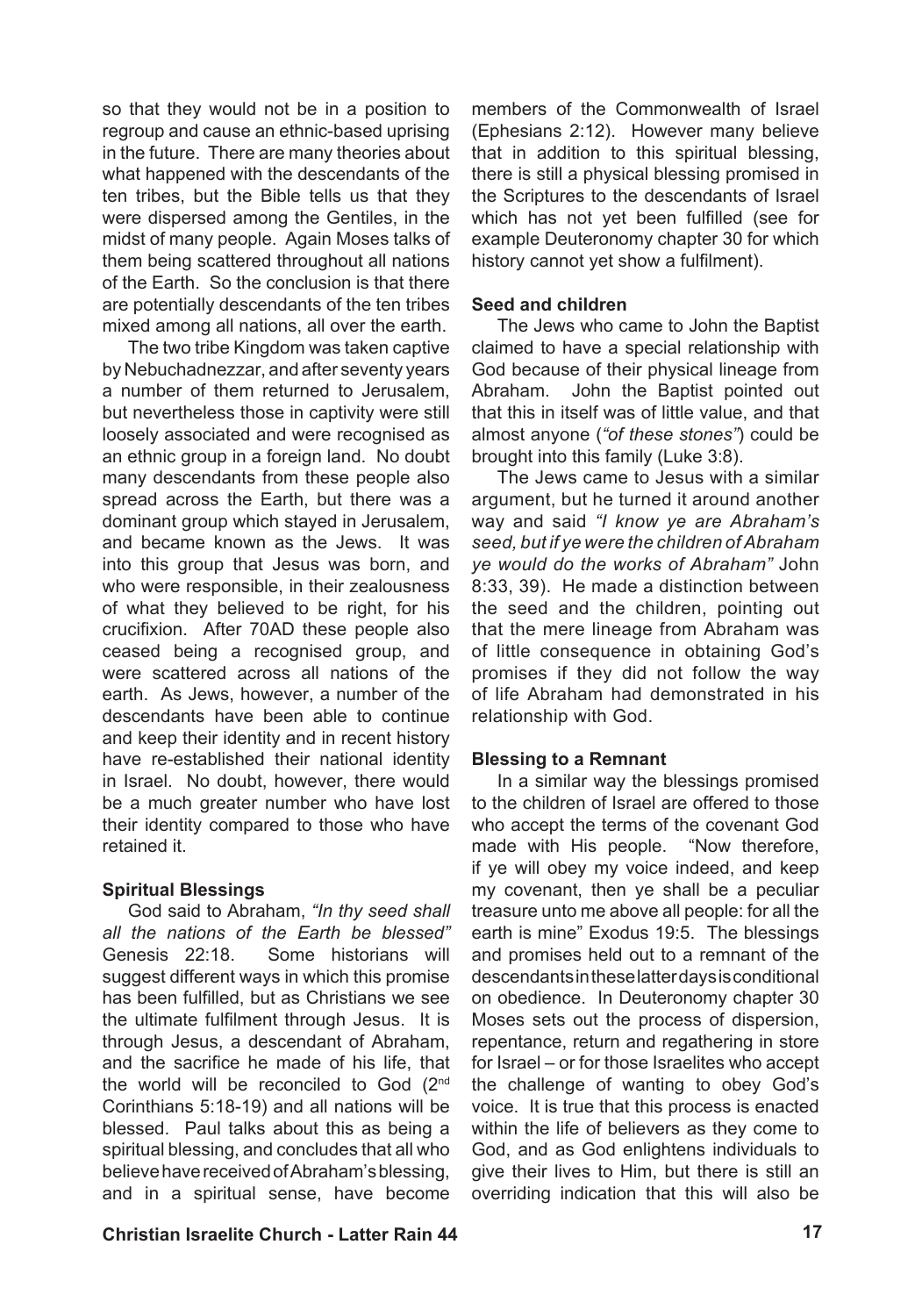fulfilled in a very physical way in bringing together a remnant of the descendants of God's Israel people in the last days. See also references such as Jeremiah 31:10, 35-37, Ezekiel 34:11-13, Acts 1:6.

## **Birthright through Ephraim and Manasseh**

God had made a covenant with Abraham, and this had been passed down through Isaac and Jacob. When Jacob was dying, he left a blessing for each of his sons. In Genesis chapter 49 we read of the physical blessings, and in Deuteronomy chapter 33 we read the blessings that Moses gave each of the tribes, which was more a spiritual blessing. However, because Reuben, the firstborn, had despised his birthright, the birthright was passed through Joseph, the eldest son of Jacob's second, or beloved, wife

## **Birthright**

Accidents of birth and social custom do not controlwhatGodwants to happen. The term 'birthright' denotes the advantages and privileges that were customariliy enjoyed by the eldest son. Some of these advantages and privileges were: natural vigour of body and character (Genesis 49:3; Deuteronomy 21:17); a position of honour because he was head of the family (Genesis 27:29), and a double share of the inheritance (Deuteronomy 21:15-17. Jacob, although, blind, was guided by God to choose the younger over the elder, the chief blessing going to Ephraim and the lesser blessing to Manasseh. This isn't the first time, or the last, that the younger receives the greater blessing over the elder. Cain was the elder between him and Abel, but Abel's sacrifice was preferred; Ishmael was Abraham's firstborn son, but God told Abraham that *"in Isaac shall thy seed be called"* and Esau was the elder between himself and Jacob (there are other examples throughout the Bible). The destiny of Israel was not to be shaped by human intention, but by God's intention.

(1st Chronicles 5:1-2). In Genesis chapter 48 we see that this blessing is passed by Jacob (Israel) through Joseph to Joseph's two sons Ephraim and Manasseh. *"And it came to pass after these things, that one told Joseph, Behold, thy father is sick: and he took with him his two sons, Manasseh and Ephraim. And one told Jacob, and said, Behold, thy son Joseph cometh unto thee: and Israel strengthened himself, and sat upon the bed. And Jacob said unto Joseph, God Almighty appeared unto me at Luz in the land of Canaan, and blessed me, and said unto me, Behold, I will make thee fruitful, and multiply thee, and I will make of thee a multitude of people; and will give this land to thy seed after thee for an everlasting possession. And now thy two sons, Ephraim and Manasseh, which were born unto thee in the land of Egypt before I came unto thee into Egypt, are mine; as Reuben and Simeon, they shall be mine. And thy issue, which thou begettest after them, shall be thine, and shall be called after the name of their brethren in their inheritance." And he blessed Joseph, and said, God, before whom my fathers Abraham and Isaac did walk, the God which fed me all my life long unto this day, the Angel which redeemed me from all evil, bless the lads; and let my name be named on them, and the name of my fathers Abraham and Isaac; and let them grow into a multitude in the midst of the earth"* Genesis 48:1-16.

So whilst there remain significant physical blessings to the descendants of all the sons of Jacob (Israel), the covenant blessing was passed through the birthright to Joseph's sons Ephraim and Manasseh. It is interesting to note that Ephraim had ten sons, and Manasseh had two sons (1<sup>st</sup> Chronicles 7:14, 23-27).

## **A will to want to obey - Righteousness to the Plummet**

**What crite**ria then, will apply to determine who of the countless millions of descendants of Israel, will form the remnant that will sit on the Throne with Jesus Christ (the Lamb)? The calling out of a remnant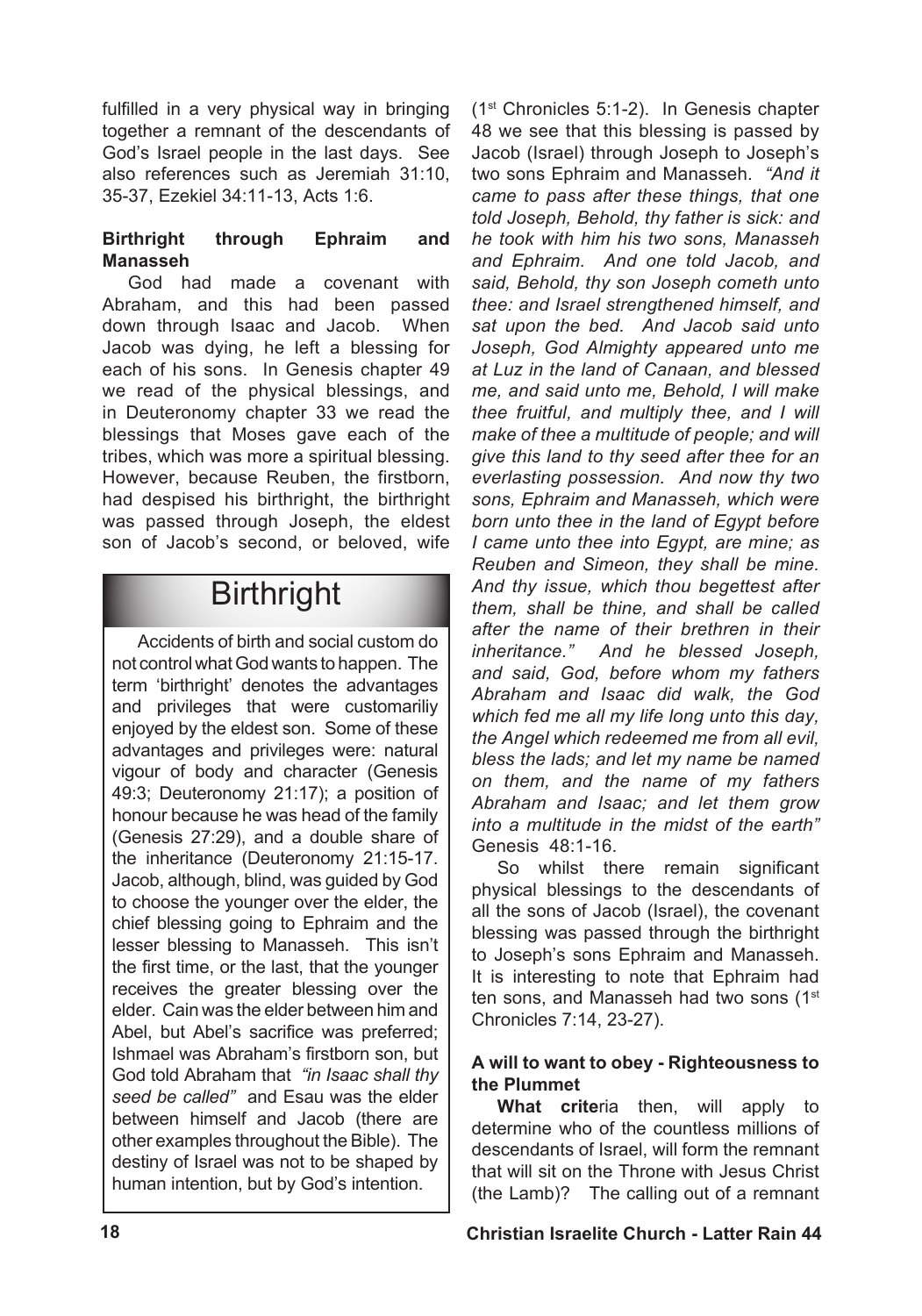will be based on obedience. God will place a desire in the hearts of these people to want to obey His commandments. Isaiah used the illustration of a builder, *"Judgment also will I lay to the line, and righteousness to the plummet"* Isaiah 28:17. The calling to a hope of spiritual salvation culminating in life after death, is common to all people (1st Peter 1:9-10), but the hope of physical redemption through the evil being overcome and removed from within the physical body is, we believe, the promise which pertains to the remnant of Israel. The land which Israel was called to inherit is a type of the physical bodies of believers which will be changed from mortal to immortal at Jesus' return.

However we must always acknowledge that it is God who convicts each individual of what they believe, it is He who would call people to want to live a life of obedience to His laws and commands, and it is He who will give individuals the power to do so and who will do the work in them. It is all through God's grace – and not of any 'works' which we ourselves may do, but results from a work which God may do in us.

## **Who will sit on the Throne with Jesus Christ?**

Revelations chapter 14 tells of 144,000 who will sit on the Throne with Jesus Christ (the Lamb). These would appear to be the same as those detailed in Revelations chapter 7:3-8, *"Hurt not the earth, neither the sea, nor the trees, till we have sealed the servants of our God in their foreheads. And I heard the number of them which were sealed: and there were sealed an hundred and forty and four thousand of all the tribes of the children of Israel. Of the tribe of Juda were sealed twelve thousand. O f the tribe of Reuben were sealed* 

*twelve thousand. Of the tribe of Gad were sealed twelve thousand.* 

*Of the tribe of Aser were sealed twelve thousand. Of the tribe of Nepthalim were sealed twelve thousand. Of the tribe of Manasses were sealed twelve thousand. Of the tribe of Simeon were sealed twelve thousand. Of the tribe of Levi were sealed twelve thousand. Of the tribe of Issachar were sealed twelve thousand. Of the tribe of Zabulon were sealed twelve thousand. Of the tribe of Joseph were sealed twelve thousand. Of the tribe of Benjamin were sealed twelve thousand."*

From what we have outlined above, it would seem that the people included in this number may be descendants of Ephraim and Manasseh, being *"called after the name of their brethren in their inheritance."*  We believe that God will gather this group in the last days, and will pour out His Spirit upon them to prepare the way of the Lord, for the return of Jesus Christ to this earth. Exactly how it will happen and when it will happen, and who will be called of God to be of the number we do not know. As a church we have particular beliefs about many of these issues, but it is really up to each individual to trust in God that He will fulfill His will in them. Habakkuk said *"For the vision is yet for an appointed time, but at the end it shall speak, and not lie: though it tarry, wait for it; because it will surely come, it will not tarry"* Habakkuk 2:3.

Clearly there are broad promises made to 'Israel' which will be fulfilled through the Church – the body of Christian believers from all nations, and kindred and tongues. There are also blessings given to Israel's children (descendants) which have been and are being fulfilled in the world around us. But there also appears to be specific promises with a physical outcome which have been made to a remnant of the descendants of Israel who will seek spiritually to obey God's Laws and Commands.

# Welve thousand. Of the tribe made to a remnant of the descendants<br>of Gad were sealed Israel who will seek spiritually to obey God<br>twelve thousand. Laws and Commands. Law<br>commands. Laws and Commands. Laws and Commands. Laws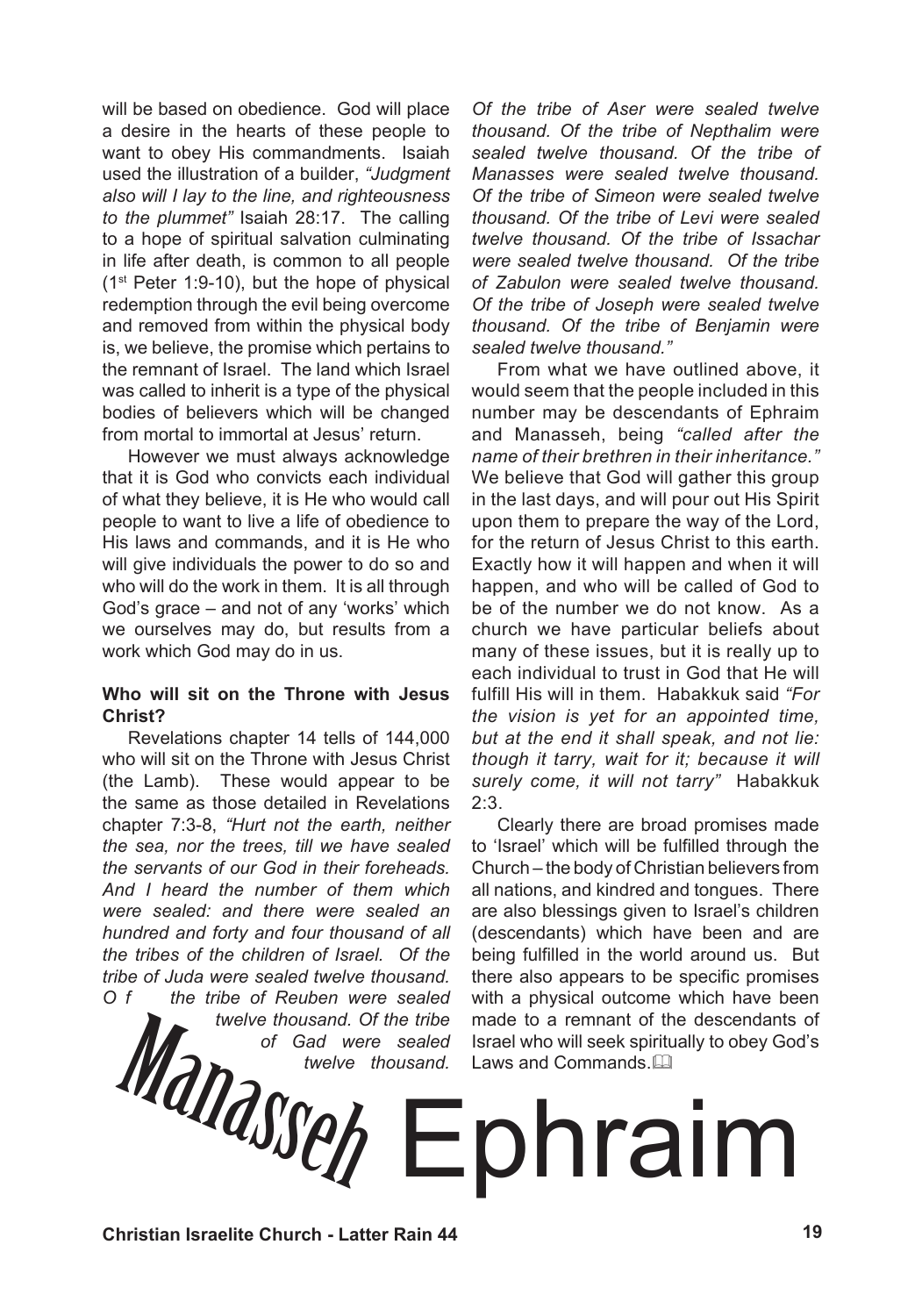## Debug Your Bible: For Your Good Always

#### by Lynne GRAY

This article is going to look at the Law as<br>given in Genesis, Exodus, Leviticus and Deuteronomy – not the actual content of the Law (although small bits will be dealt with) but the intent of the Law with regards Israel. The Law encourages relationship between God and His creation, especially Israel, and some aspects of this relationship will be examined to show the benefit to mankind of the Law and that the Law was a gift to mankind from a loving Creator.

Why was the law given? The word for law in Hebrew is *Torah*, meaning 'to teach, to instruct' and this is literally what the Law does, especially for Israel. The Old Testament gives us a very clear and distinct reason for the giving of the Law to Israel. Deuteronomy 5:29 tells us, *"O that there were such an heart in them, that they would fear me, and keep all my commandments always, that it might be well with them, and with their children for ever!"* This quote shows us the earnest wish of God *"O that there were such an heart in them."* You can hear and feel the heart-felt plea behind the wish – the love behind the request – similar to a father bemoaning his son or daughters misbehaviour. The emotion of the statement is also stressed by ending in an exclamation mark to give added stress – this is a genuine plea, based on love, from the heart. This quote in the Old Testament is closely followed by Deuteronomy 6:24 which tell us, *"And the Lord commanded us to do all these statutes, to fear the Lord our God, for our good always, that he might preserve us alive, as it is at this day."*

Here is God's hope for Israel that Israel will 'fear' Him and keep His commandments always for their own good and well being that through keeping these commandments, through love, they will be preserved alive.

So what is meant by 'fear' Him? We tend to think of the word 'fear' in a negative way denoting something to be scared of, or threatened by. In Biblical Hebrew, which the Old Testament was written in, there are many words for 'fear'. For example, *magor* meaning 'fear' as in Psalm 31:13 means 'terror', *emah* used in Exodus 15:16 also means 'terror', *deagah* as used in Joshua 22:24 means 'fear, sorrow' and *charadah* from Proverbs 29:25 means 'trembling' - there are another 11 Hebrew words in the concordance that all mean similar to the above examples. The exception is *yirah* and its close relative *yare* meaning 'to fear, to reverence.' As you can see these words hold a different meaning to our English understanding of 'fear'. The word *yirah/yare* is used to convey a massive breadth of emotion and awe, such as wonder, amazement, appreciation, surprise, gratitude, humility and also awe at the mystery of it all – in other words *yirah*  suggests a general attitude. Mankind should live in awe and reverence at the creation he is part of and the same awe and reverence towards the Creator that created it all. One of the reasons that it is interpreted as 'fear' is the incomprehensibility, for we humans, of the God we relate to and the world we live in. Our understanding of the world we live in is minimal, and in many cases as incomprehensible as God Himself. This inability to understand and comprehend can sometimes be scary and this is another reason why the word 'fear' is used.

God is a God in relationship with His creation. God did not need to create the world, but He chose to and as part of that choice God also chooses to exist in relationship with what He has created – He is not a God aloof from His creation but He is lovingly involved with His creation through all times and at all times. From Genesis chapter 2 onwards we read of God's active involvement with mankind and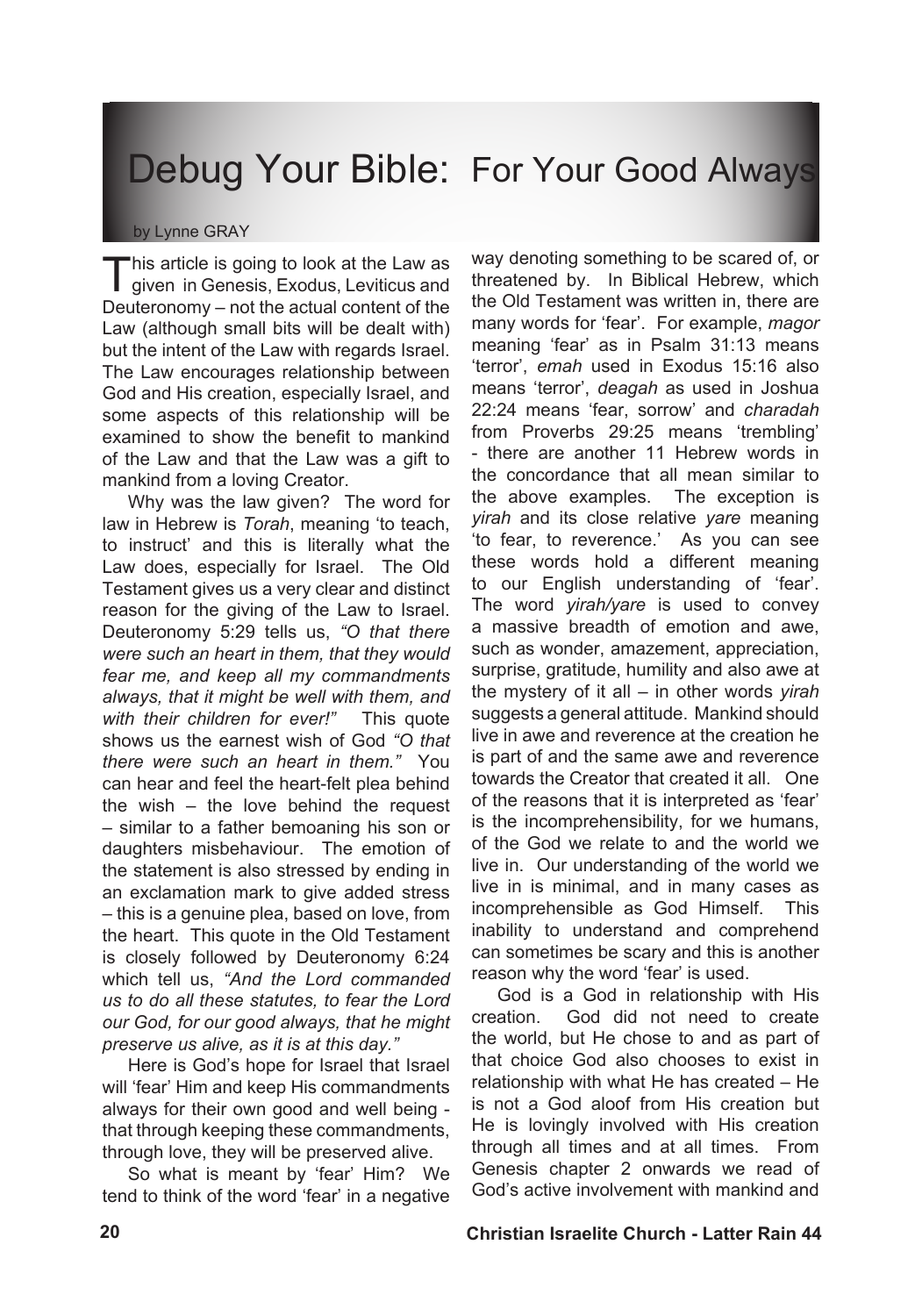mankinds' active involvement either with God or against God. Do you think God did not know where Adam was when Adam was hiding in the garden? Of course God knew where he was, but with relationships comes accountability. God wanted Adam to be accountable for what he had done, just as we have to be accountable to God for anything that we have done wrong. The entire Bible is a collection of narratives about the relationship God has with His creation.

•

•

The most important aspect of God's relationship with mankind is love. When we say that 'God is love' what do we mean? It may help first to look at what love is in the Greek language - the language of the New Testament. In the Greek language there are 4 different words for love, but only 2 are used in the New Testament:

*agape* – this type of love describes God (God is love) and the love He has for mankind and the love he wants mankind to have for each other. This word was rarely used in Greek literature as unlike the others listed below it is not based on emotional affection but is the most popular word for love used in the New Testament. It is sacrificial, giving love – not selfish or based upon the desires of oneself but purely focused on others. The greatest example of agape is in John 3:16, "For God so loved the world, that he gave his only begotten Son, that whosoever believeth in him should not perish, but have everlasting life." Unlike the other forms of love listed below, agape is a universal love *("For God so loved the world..."*) and an eternal love (nothing can "separate us from the love of God, which is in Christ Jesus our Lord" Romans 8:37-39). Those who believe in God must exercise agape love to, not only each other, but to the world also, friends and strangers, family and enemies. •

> *phileo* – is the love descriptive of friendship and endearment – Jonathan and David had phileo

love for each other. Phileo is used in the New Testament in relation to brotherly love and community love. *eros* – is physical love, sexual love, so it is very different to agape. The use of the word eros is only found in Greek literature and was not used in the New Testament.

*storge* – also not used in the New Testament, but it means the love that exists between a parent and child and child and parent. In other words, family affection.

So looking more closely at *agape*, which is the form of love we are to exhibit to each other and the world, what are the main attributes of *agape* love so we may emulate these qualities?  $1<sup>st</sup>$  Corinthians 13:4 would seem a very good place to start, but please note that the *agape* has been translated as 'charity' because the self-sacrificing aspect of the word 'charity' conveyed better the meaning of *agape*. *"...and though I have all faith, so that I could remove mountains, and have not charity* (love)*, I am nothing. And though I bestow all my goods to feed the poor, and though I give my body to be burned, and have not charity* (love)*, it profiteth me nothing. Charity* (love) *suffereth long, and is kind; charity* (love) *envieth not; charity* (love) *vaunteth not itself, is not puffed up, doth not behave itself unseemly, seeketh not her own, is not easily provoked, thinketh no evil; rejoiceth not in iniquity, but rejoiceth in the truth; beareth all things, believeth all things, hopeth all things, endureth all things. Charity* (love) *never faileth...and now abideth faith, hope, charity* (love)*, these three, but the greatest of these is charity* (love)*."* So now we gain some insight into the nature of God and how God wants us to inter-relate with Him and His creation.

The fruits of the Spirit (Christ) are detailed in Galatians 5:22, 23, *"But the fruit of the Spirit is love, joy, peace, longsuffering, gentleness, goodness, faith, meekness, temperance: against such there is no law"*  (see further discussion on the Law below). Therefore if we profess to be Christian and seek to have Christ ruling our hearts and minds, then these are the attributes and

•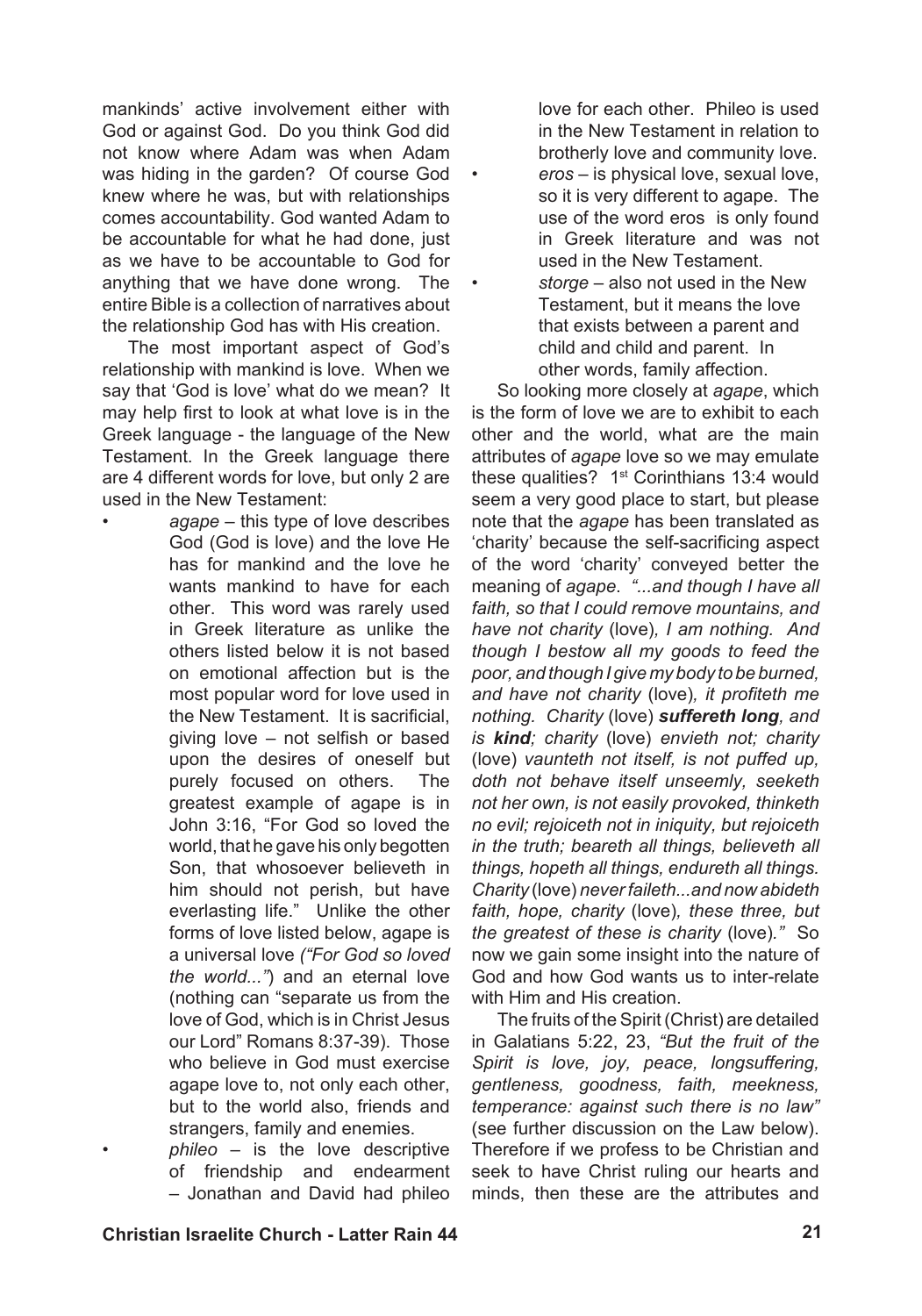behaviours we should manifest, not the negative list given just prior to the above quote inGalatians 5:19-21. A demonstration of the active part, or inactive, God plays in believer's lives is shown by our attitudes to each other for *"If we love one another, God dwelleth in us, and his love is perfected in us"* 1st John 4:12. And it is through agape love that Israel When Whadevelops the obedience to follow God's law – because the law becomes engraved upon the heart of the believer (*"But the word is very nigh unto thee, in thy mouth, and in thy heart, that thou mayest do it"* Deuteronomy 30:14). It is an instinctive part of Israel's nature and to not keep the Law would be going against the very essence of who and what Israel is.

The best metaphor to demonstrate this aspect of love is the often used metaphor of God as Father. Fathers in this world use this model as an example on how they should treat their families. A father does not abandon his children when they are naughty or disobedient. Many times in the Old Testament you read of God's outstretched arm and mighty hand saving Israel (Deuteronomy 26:8; Jeremiah 21:5; 27:5; to name a few), just like a father stopping his child from tripping over a rock - extending his hand to steady his son to save him from falling. This is what God does for us.

What does the law do for Israel? The law was given, as Paul tells us in Romans 3:20, "...for by the law is the knowledge of sin." The Law established what sin was and is a permanent guide for mankind, especially Israel, on how to live a godly life. Why did the Law need to be written down and what happened before this? Before the flood there was an oral law passed down from generation to generation. We know this because Cain and Abel offered sacrifices to the Lord and Noah divided the animals into clean and unclean for collection into the Ark, just to name two examples. The lifespan prior to the flood, though, was such that the maker of the history was present to either tell the story himself or listen to it being told by another family member, but be there to correct the

teller if they omitted or changed any of it. With the decreasing of the years in the life of man (at the time of Abraham mankind's age dropped to a maximum expectancy of 120 years), there came a need for that law to be written down. This would keep continuity, save changes developing orally in different camps, add and keep uniformity to the law, etc., so that no matter how large or how dispersed Israel ended up, the Law would be the same throughout.

What does the law do for Israel's relationship with God? The law established God as the focus of the lives of Israel as a community and every Israelite individually. Every aspect of the Israelite life was legislated to be directed to Godly ways and a Godly life, rather than to worldly ways and a worldly life. Dietary laws, hygiene laws, sacrificial laws, laws for worship, laws for farming, laws for the interaction with your neighbours – at every juncture of their lives the Law was present as a reminder of God and who God is to Israel. When Israel lived in right relationship they were blessed, when Israel lived in wrong relationship with God they suffered. The lesson is there for everyone today that if you live in right relationship with God, God will direct your life and guide you into deeper relationship with Him, but live in wrong relationship with God and the world takes you further and further away from God, just as depicted in the parable of the lost sheep in Luke 15:4 where the one that strayed was in danger of falling over a cliff, starvation, etc., all symbolic of a falling away in relationship with God and the loss of His guidance and direction in your life. This is not to say that Christians are constantly blessed by 'good' things happening, because Satan causes 'bad' things happen to everybody, but the Christian knows that when something bad does happen in their lives it is God's will and they are not alone during this tragedy.

What does the law do for Israel's relationship with each other? First and foremost is the instruction to love and treat each other (both family, friend, stranger and foe) as God treats us. The Law gives a moral and ethical foundation for inter-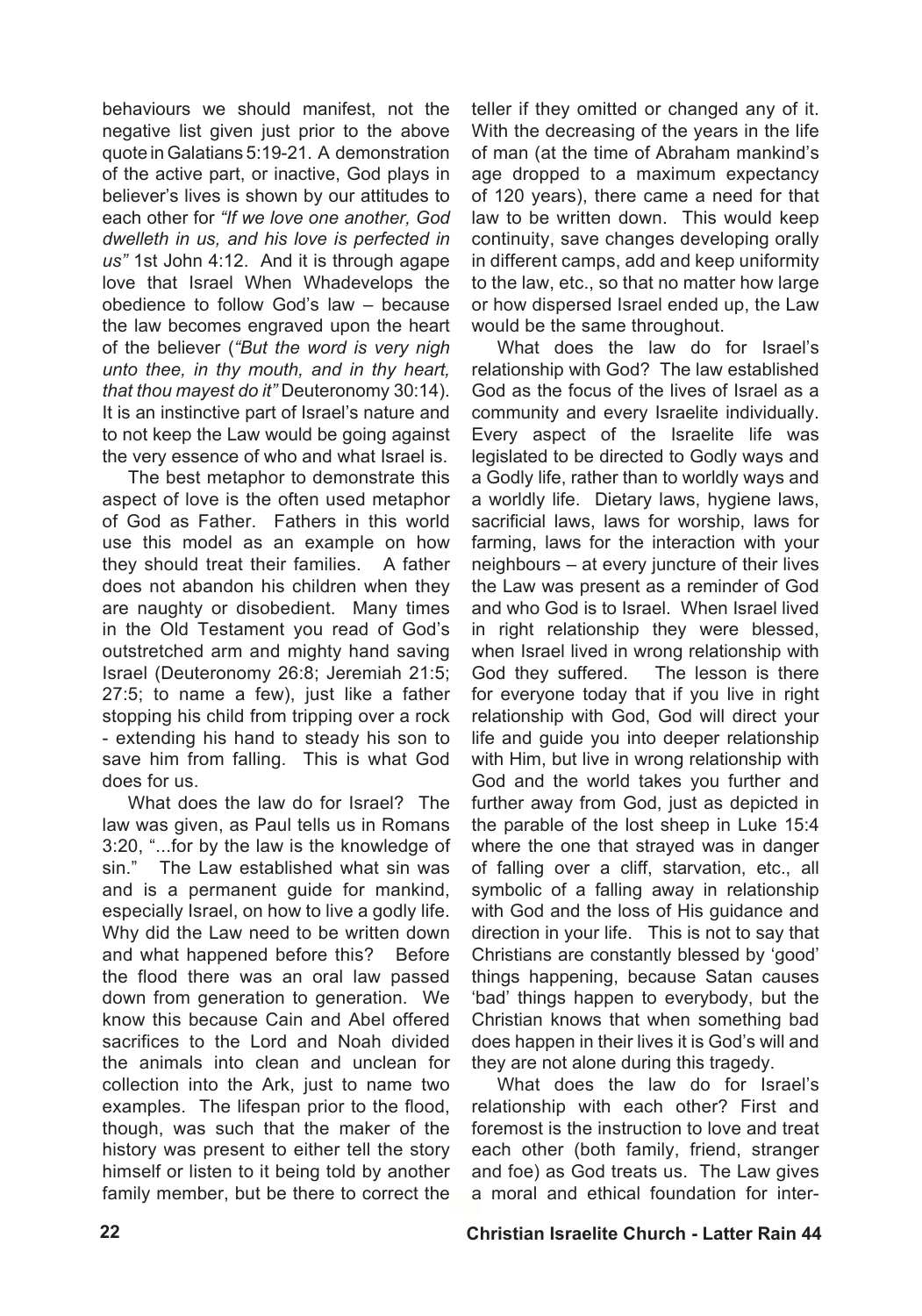relationships that are necessary to live in this world so that we may co-exist in cooperation and amicability, rather than in hostility. Israel is to be in the world but not of the world, the keeping of the Law being an evidence of this state. The Law enables Israel to show the world how to live in 'right' relationship with God.

One of the amazing things about the Law is the amount of scientific study being undertaken that shows the Law is 'good' for mankind in many, many ways. To name just a few:

1. Circumcision (Genesis 17:12) – a much debated issue in western society today but it is amazing when you look at the health benefits in relation to this practice.

- a. Newborn males were more prone to severe urinary tract infections than girls and these infections are 10- 20 times more common in uncircumcised boys.
- b. 12% of uncircumcised boys develop a problem with their foreskin that requires either medical or surgical treatment, conditions such as Phimosis, Paraphimosis and infections under the foreskin.
- c. The moist enclosed undersurface of the foreskin is a perfect breeding ground for STDs (sexually transmitted diseases) such as HIV – uncircumcised men with a sexual partner who is HIV positive have a 3 to 8 times greater chance of becoming HIV positive than circumcised men.
- d. There are health benefits for women with their partner being circumcised: a fivefold reduction in the risk of cervical cancer (caused by the human papilloma virus); a fivefold reduction in risk of a woman being infected by Chlamydia; a

twofold reduction in the risk of Herpes simplex type 2; better hygiene.

And these are only some of the health advantages of circumcision.

2. Diet and Food – known medical fact that too much pork and offal causes uric acid build up which is gout, a painful inflammation. The Law has a general prohition against eating any blood (Genesis 9:4) or fat (Leviticus 7:22) - these days we know that too much animal fat is bad for cholesterol levels and hearts and are instructed to abstain, or cut our consumption of animal fats down. The Law broke down meat into two categories: clean and unclean the clean being those that divide the hoof and chew their cud. The pig is guilty of being one of the animals most involved in the transmission of infectious diseases to mankind. Recent research has brought up some amazing details, such as the causal relationship between pig meat and cirrhosis of the liver. There are many, many more reasons and examples showing the wisdom behind the Dietary Laws that could be cited here but a later issue will deal with this in more detail.

3. Sanitation – burying their effluent saved it from ending up in waterways through rainfall and flood which often caused cholera and typhoid outbreaks amongst the armies. This saved Israel from losing valuable fighting men to internal disease from lack of care with bodily effluent, which was a major cause of death in other armies (Deuteronomy 23:12). Even at the time of the Boer War in South Africa (1899-1902) an analysis of military casualties shows that five times as many soldiers died from infections caused by exposure to germs generated from waste than from the war itself. 213 out of 613 biblical commandments in the Law were medical laws to safeguard the health of the Children of Israel.

4. Very early awareness of germs with the instruction to wash hands in running water (Leviticus 15:13). Not till the late 1800's would mankind learn of the existence of germs and the prime instruction after this discovery was to try to enforce in the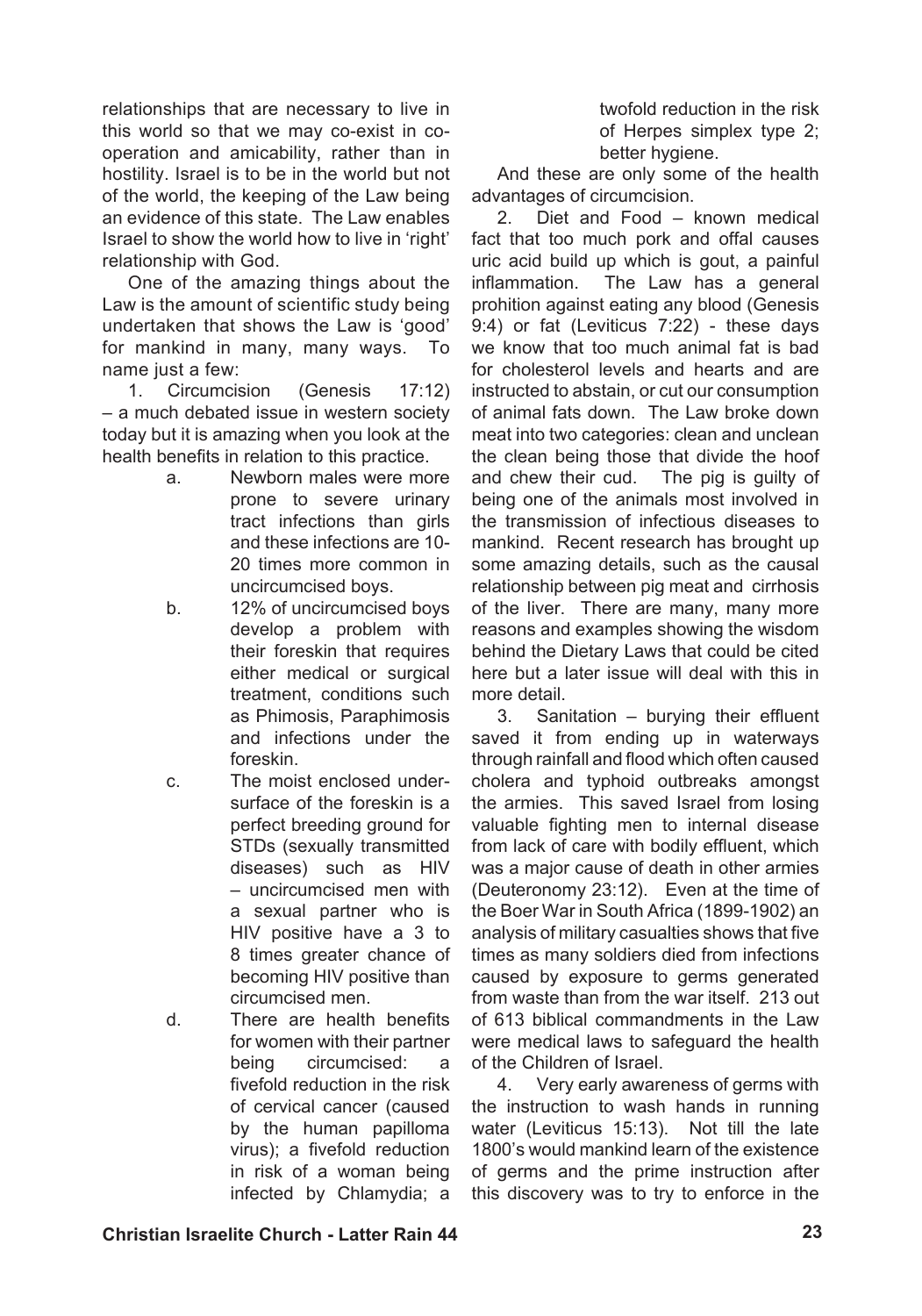

medical community the washing of hands (Dr. Ignaz Philipp Semmelweis [1818-1865] recognised the necessity for washing hands but his theory was not widely accepted even though, when implemented mortality was reduced from 10-35% to below 1% for deaths from puerperal fever [childbed fever]. The recognition of the importance of hand washing was not universally accepted until Louis Pasteur confirmed the germ theory). The instruction for the discarding of broken pottery shows understanding of the harmful germs that the cracks in pottery can harbour (Leviticus 6:28). The instruction for the treatment of dead humans and animals is also another advanced understanding of cross-contamination (Leviticus 7:24; 11:35), and there are many, many more examples of this advanced awareness of germs and instructions to prevent disease.

There are many more instances of the 'good' of the Law but space limitations prohibit expanding these any further. The tenor of many of the laws are incorporated in our daily habits, and we may not even realise that the things we do out of çommon sense, or as accepted practice do have a basis in the way of life set out by God in the Old Testament. But it is clear that God is right and the Law is for man's 'good' always. It is not until you start looking at the reason for the giving of the Law and what the Law gave to Israel that you can gain a greater understanding of the relationship between Creator and Creation, with greater appreciation gained for the love that God has for us. There is no better summary to this article on the relationship between God, Israel and the Law than Deuteronomy 10:12-13, *"And now, Israel, what doth the Lord thy God require of thee, but to fear the Lord thy God, to walk in all his ways, and to love him, and to serve the Lord thy God with all thy heart and with all thy soul, to keep the commandments of the Lord, and his statutes, which I command thee this day for thy good?"* &

## **Bibliography**

Dorff, E.N., Newman, L.E., 2008, *Jewish Choices, Jewish Voices: Body,* Jewish Publication Society.

Jeffrey, Grant R., 1996, *The Signature of God: Astonishing Biblical Discoveries*, Frontier Research Publications, Inc.

## Psalm 67

*"God be merciful unto us, and bless us; and cause his face to shine upon us; Selah. That thy way may be known upon earth, thy saving health among all nations. Let the people praise thee, O God; let all the people praise thee. O let the nations be glad and sing for joy:*  *for thou shalt judge the people righteously, and govern the nations upon earth. Selah. Let the people praise thee O God; let all the people praise thee. Then shall the earth yield her increase; and God, even our own God, shall bless us. God shall bless us; and all the ends of the earth shall fear him.".*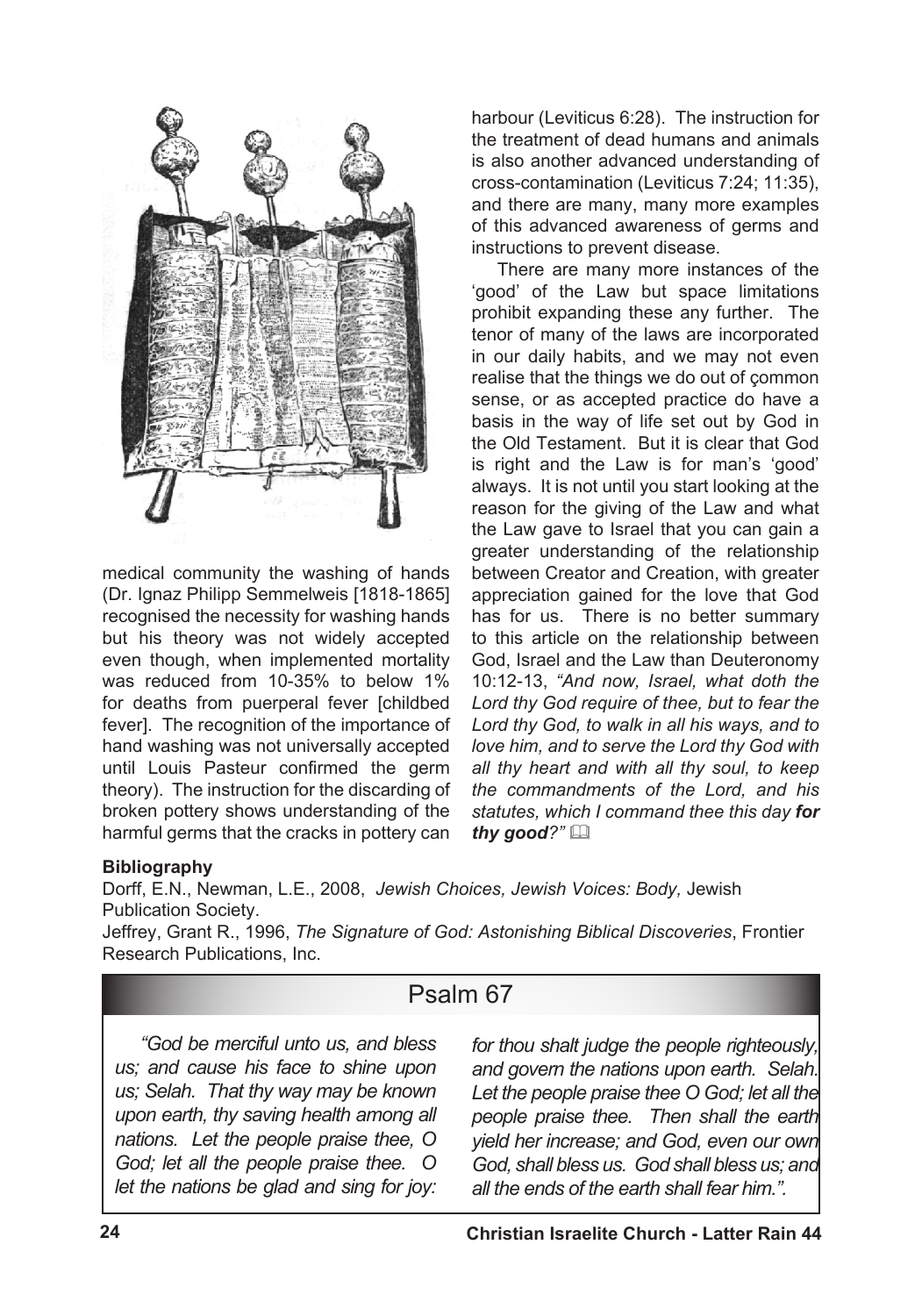# Puzzle Page

# **Abraham**

Abraham was a rich man. He lived in a tent and owned many animals.

Circle the picture that is different in each row.

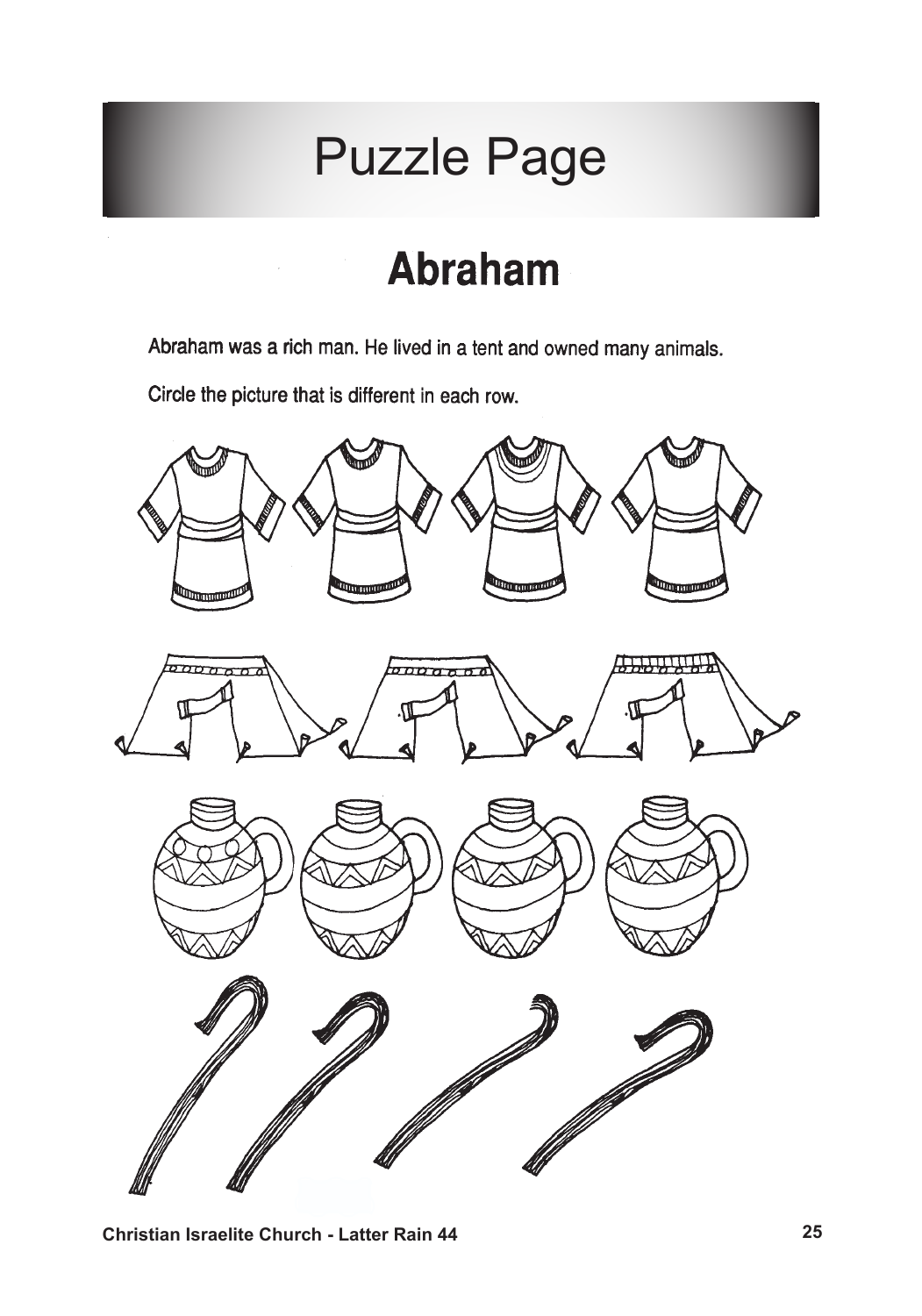# Expand Your Bible: Willing? Yes or No

#### by Audrey HARRISON

**Recently we celebrated Whitsuntide**<br>
(Pentecost) as a Church celebration and as a part of this celebration produced a short musical play about Jonah the prophet, often known as the 'unwilling' prophet.

Jonahwasdubbed'theunwillingprophet' because he tried to run from obeying God's instructions to go to the people of Ninevah to tell them to repent from their sins and be saved from destruction. These people had been enemies of the Israelites and perhaps Jonah bore them no goodwill and didn't want to help but the result was that he was reluctant to do God's bidding and tried to run and hide from Him. This made me think about the prophets of Israel, or the ones with whom we are more familiar anyway. Were they willing, or unwilling? Were they given tasks they did not want to perform? What was their reaction to

being 'chosen' to follow the path of being a prophet? Did they enjoy the calling?

A prophet who came very readily to mind was Elijah. There is no real calling recorded concerning him - he just suddenly appears, but there is no doubt he was a very powerful prophet for many years and a man of great faith. But even Elijah had his moments when he was wishing himself anything else but God's prophet. There is one particular instance that comes to mind, and that is his confrontation with Queen Jezebel when so many of her prophets to Baal had been slain after the test between God and Baal at the well known event of the burning of the sacrifice with fire from heaven. She was determined to slay Elijah because of his allegiance to God. Elijah was frightened and, forgetting God's support he ran and hid where he thought



**26 Christian Israelite Church - Latter Rain 44**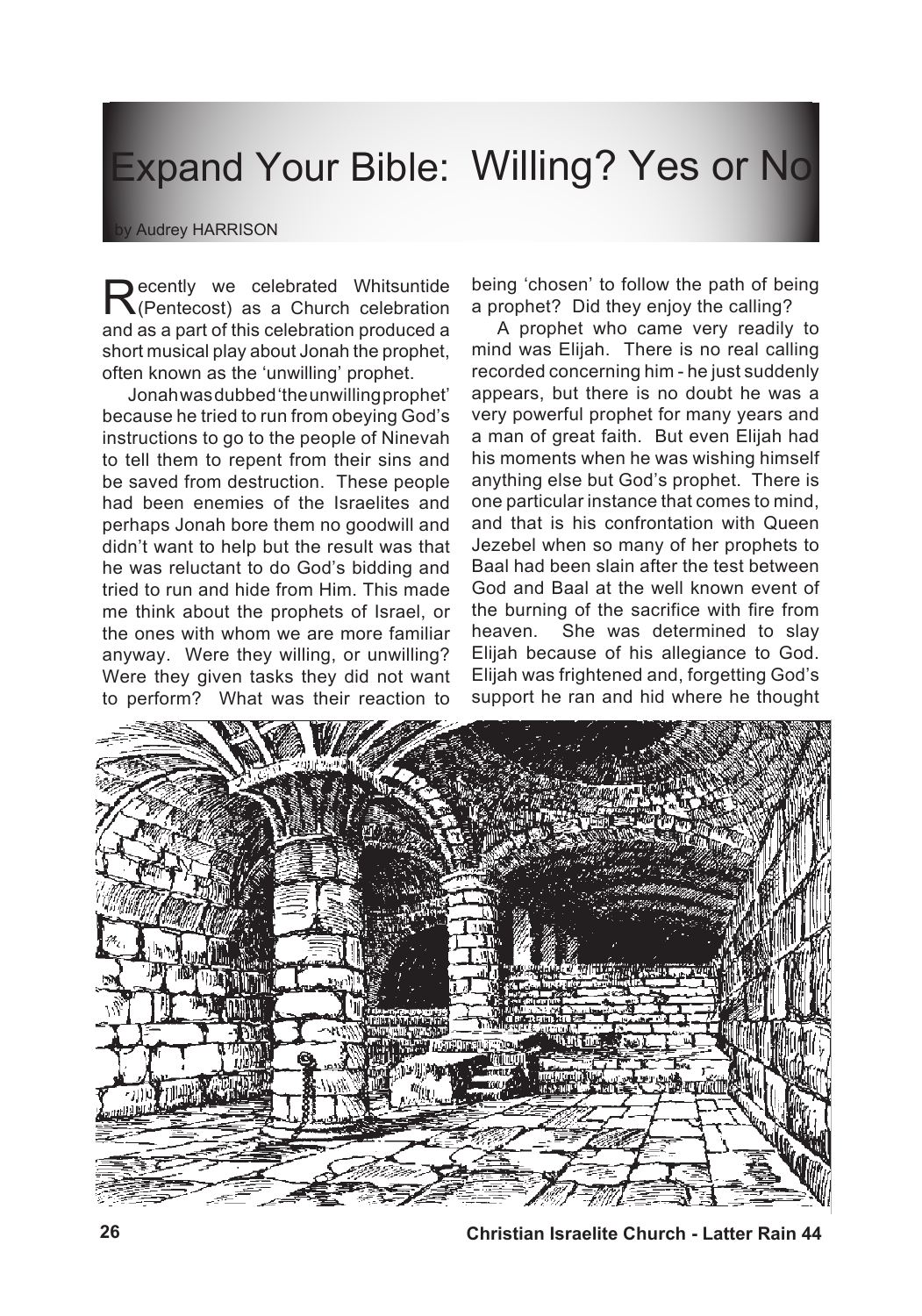he would not be found. But of course God knew where he was and renewed his strength to keep on with God's work (read the full account in 1<sup>st</sup> Kings chapters 18 and 19).

Elisha, Elijah's successor didn't seem to complain about being chosen in this role. This anointing as a prophet is recorded in 1<sup>st</sup> Kings 19 and 20. Elisha was ploughing with a voke of oxen when Elijah called him. *"And he left the oxen and ran after Elijah and said, Let me I pray kiss my father and my mother and then I will follow thee. And he said unto him, Go back for what have I done to them."* This implied that Elijah knew that Elisha's life was altered forever and he would have times of trial in his ministering as a prophet.

Isaiah was worshipping in the Temple when he had a sudden extraordinary vision of God on His throne. So immense and awesome was this experience that Isaiah felt he was witnessing something he had no right to be seeing and he screamed out *"Woe is me for I am undone...for my eyes have seen the King. The Lord of hosts"*  Isaiah 6:5. Immediately a six winged seraph flew to his rescue, placing a burning coal from the altar upon his lips, absolving him of all mortal guilt and allowing him to remain where he was. When the Lord asked who would be His messenger, without hesitation Isaiah volunteered, *"Here am I ! Send me"* Isaiah 6:8. God warned Isaiah that the message he had to deliver would fall on deaf ears and when he asked for how long this would be the case he was told, *"...until cities lie waste without inhabitant...and the land is utterly destroyed"* Isaiah 6:11, which was, we know in hindsight from history, when the kingdom of Judah would fall to Babylon.

Jeremiah is often referred to as the lamenting prophet or the prophet of doom as most of his messages and instruction related to the destruction of Jerusalem and the captivity of the inmates and of their miseries. At the time of his calling to be a prophet Jeremiah was at first unwilling protesting *"Lord God! Behold , I cannot* 

*speak ; for I am a child*" Jeremiah 1:6.

But God told him *"Before I formed thee in the belly , I knew thee...and I ordained thee a prophet unto the nations."* God encouraged him "*Be not afraid of their faces for I am with thee to deliver thee"* knowing that there would be some trying times for him and forewarning him.

Ezekiel, another of the well known prophets, was among 8,000 exiles taken to Babylon. In the fifth year of exile he was called to be a prophet. Ezekiel's calling and perhaps initiation is described in Ezekiel chapter 1:4 onwards with his vision of the strange beasts and wheels with eyes all round looking every way at once and of seeing *"the appearance of the likeness of the glory of the Lord"* Ezekiel 1:28. As with Jeremiah, God told Ezekiel that he was being sent *"to a rebellious nation that hath rebelled against me"* Ezekiel 2:3. God assures the prophet in verse 6 to *"be not afraid of them, neither be afraid of their words"* and tells him in verse 7 that *"thou shall speak my words unto them, whether they will hear, or whether they will forbear"* and also warns him verse 8 *"Be not thou rebellious like that rebellious house."* The message Ezekiel had for the people was words of lamentations, mourning and woe. One reason Ezekiel was to go was to let the people know that there was a prophet amongst them whether they were in Israel or Babylon.

It would appear that it would not have been the prophets who were unwilling to go, but the people who were unwilling to hear. It would also appear that the path of the prophet was not always a smooth one. Did the children of Israel to whom the prophets spoke really want to be the 'chosen people' or did they think it was too hard to follow God's instructions?

And that of course brings us to the present day. Are the people today - and that includes you and me - any more ready to listen to God than they were thousands of years ago? Are we still a stubborn and rebellious people unwilling to accept the way God wants us to live? $\Box$